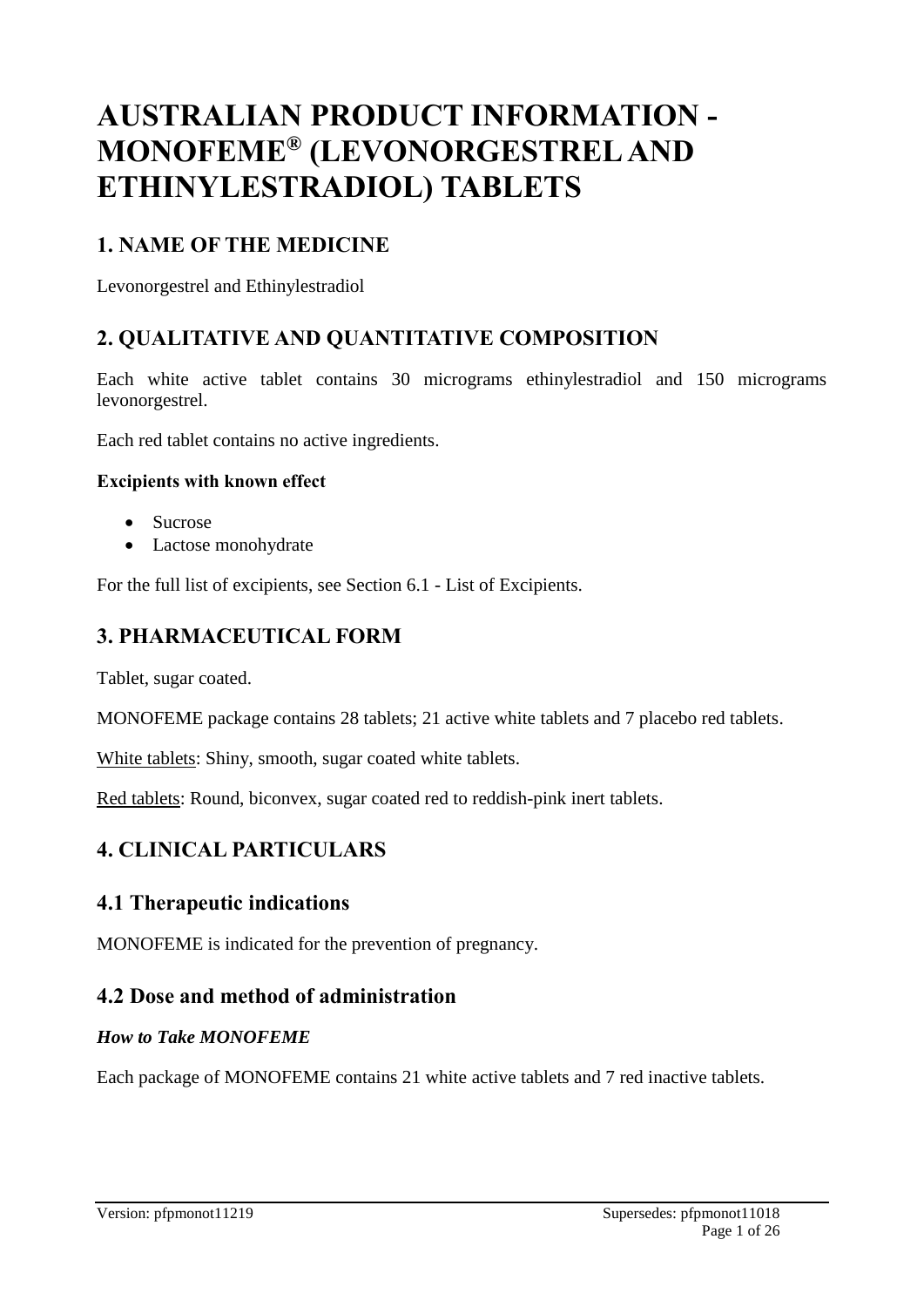To achieve maximum contraceptive effectiveness, MONOFEME must be taken as directed and at intervals not exceeding 24 hours. Women should be instructed to take the tablets at the same time every day, preferably after the evening meal or at bedtime.

### *How to Start MONOFEME*

### **No Preceding Hormonal Contraceptive Use (in the Past Month)**

On the first day of the menstrual cycle, i.e. the first day of bleeding, the woman will take the first white active tablet corresponding to that day of the week from the green shaded section of the MONOFEME package. Thereafter, one white active tablet is taken daily, following the arrows on the package, until all 21 white active tablets have been taken. The woman should then be instructed to take one red tablet from the light shaded section of the MONOFEME pack daily for the next seven days following the arrows marked. Withdrawal bleeding should usually occur within 3 days after the last active tablet is taken and may not have finished before the next pack is started.

During this first cycle, a non-hormonal back up method of contraception (other than the rhythm or temperature methods) should be used until one active white tablet has been taken daily for 7 consecutive days. If the white active tablets are started after Day 5, it must be considered that ovulation and conception may have occurred before the tablets were started.

The next and all subsequent courses will begin on the day after the last package was completed, even if withdrawal bleeding has not occurred or is still in progress. Each course of MONOFEME is thus begun on the same day of the week as the first course, with a white active tablet from the green shaded section of the package. If withdrawal bleeding does not occur and MONOFEME has been taken according to directions, it is unlikely that the woman has conceived. She should be instructed to begin the second course of MONOFEME on the usual day. If bleeding does not occur at the end of this second cycle, MONOFEME should not be taken until diagnostic procedures to exclude the possibility of pregnancy have been performed.

If the woman has not adhered to the prescribed regimen (missed one or more tablets or started taking them on a day later than recommended), the probability of pregnancy should be considered at the time of the first missed period before MONOFEME is resumed.

### **Changing from another Combined Oral Contraceptive**

Women changing from another combined oral contraceptive product should start MONOFEME on the day after the last active tablet of her previous combined oral contraceptive, by taking the first white active tablet corresponding to that day of the week from the green shaded section of the package. This will shorten the last cycle of the previous combined oral contraceptive, and may prevent or reduce withdrawal bleeding at the end of that cycle. The first cycle with MONOFEME may also be shorter.

During the first MONOFEME cycle, a non-hormonal back-up method of contraception (other than the rhythm or temperature methods) should be used until one white active tablet has been taken daily for 7 consecutive days.

If transient spotting or breakthrough bleeding occurs, the woman is instructed to continue the regimen since such bleeding is usually without significance. If the bleeding is persistent or prolonged, the woman is advised to consult her physician.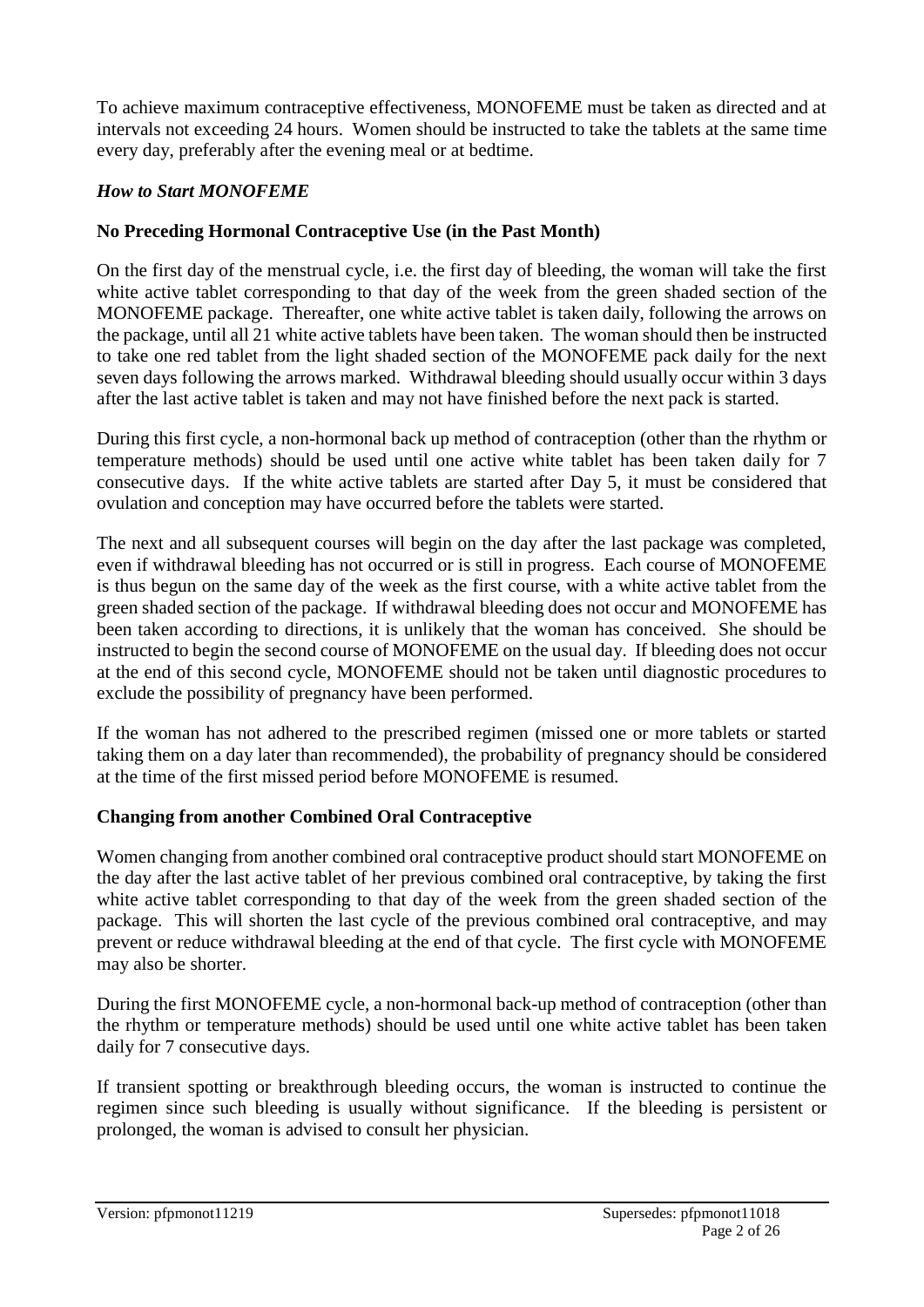### **Changing from a Progestogen Only Method (Progestogen-Only Tablet, Injection, Implant)**

Women may switch any day from the progestogen-only tablet and should begin MONOFEME the next day. She should start MONOFEME on the day of an implant removal or, if using an injection, the day the next injection would be due. In all these situations, women should be advised to use a non-hormonal back-up method of contraception (other than the rhythm or temperature methods) until one white active tablet has been taken daily for 7 consecutive days.

### **Following First-Trimester Abortion**

Women may start MONOFEME immediately. Additional contraceptive measures are not needed.

### **Following Delivery or Second-Trimester Abortion**

Since the immediate post-partum period is associated with an increased risk of thromboembolism, combined oral contraceptives should be started no earlier than day 28 after delivery in the nonlactating mother or after second trimester abortion. Women should be advised to use a nonhormonal back-up method of contraception (other than the rhythm or temperature methods) until one white active tablet has been taken daily for 7 consecutive days. However, if intercourse has already occurred, pregnancy should be excluded before the actual start of combined oral contraceptive use or the woman must wait for her first menstrual period.

### *Management of Missed Tablets*

Contraceptive efficacy may be reduced if active tablets are missed and particularly if the missed tablets extend the inactive tablet interval.

If one active white tablet is missed, but is less than 12 hours late, it should be taken as soon as it is remembered. Subsequent tablets should be taken at the usual time.

If one active white tablet is missed and is more than 12 hours late, or if two active white tablets are missed, contraceptive protection may be reduced. The last missed tablet should be taken as soon as it is remembered, even if this means taking two tablets in one day. Subsequent tablets should be taken at the usual time. In addition, a non-hormonal back-up method of contraception (other than the rhythm or temperature methods) should be used until one white active tablet has been taken daily for the 7 consecutive days.

If the 7 days where back up is required run beyond the last white active tablet in the current pack, the next pack must be started on the day following the intake of the last active tablet in the current pack; all inactive (red) tablets should be discarded. This prevents an extended break in tablet taking of active tablets that may increase the risk of escape ovulation. The woman is unlikely to have a withdrawal bleed until the inactive-tablet interval of the second pack, but she may experience spotting or breakthrough bleeding on days when active tablets are taken. If the woman does not have a withdrawal bleed at the end of the second pack, the possibility of pregnancy must be ruled out before resuming tablet taking.

If the patient misses one or more inactive (red) tablets, she is still protected against pregnancy, provided she begins the white active tablets on the proper day.

If three consecutive white active tablets are missed, MONOFEME should be discontinued and the remainder of the package discarded. A new package should be started on the eighth day after the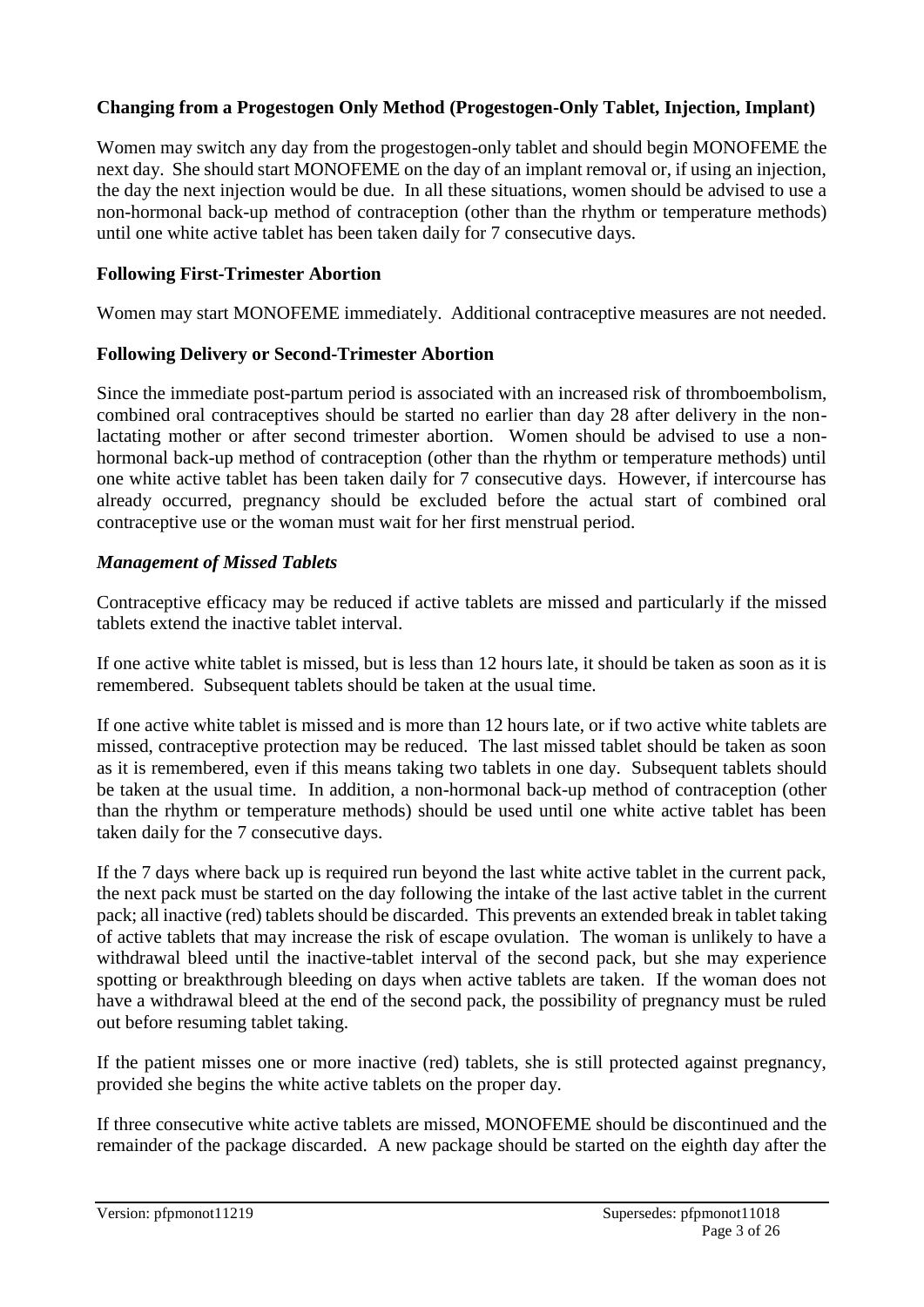last tablet was taken. A non-hormonal back up method of contraception (other than the rhythm or temperature methods) should be used until one active tablet has been taken daily for 7 consecutive days.

If withdrawal bleeding does not occur and MONOFEME has been taken according to directions, it is unlikely that the woman has conceived. She should be instructed to begin a second course of MONOFEME on the usual day. If bleeding does not occur at the end of this second cycle, MONOFEME should not be taken until diagnostic procedures to exclude the possibility of pregnancy have been performed. If the woman has not adhered to the prescribed regimen (missed one or more tablets or started taking them on a day later than recommended), the probability of pregnancy should be considered at the time of the first missed period before MONOFEME is resumed.

### **Vomiting and Diarrhoea**

If vomiting occurs within 4 hours after tablet taking, absorption may not be complete. In such an event, the advice concerning Management of Missed Tablets is applicable. The woman must take the extra active tablet(s) needed from a backup pack. Diarrhoea may increase gastrointestinal motility and reduce hormone absorption.

# **4.3 Contraindications**

MONOFEME should not be used in the presence of any of the conditions listed below. Should any of the conditions appear for the first time during MONOFEME use, the product should be stopped immediately.

- Presence or risk of venous thromboembolism (VTE) (see Section 4.4 Special Warnings and Precaution for Use);
	- A history of or current deep vein thrombosis, or thromboembolic disorders;
	- Known hereditary or acquired predisposition for venous thromboembolism, such as APCresistance (including Factor V Leiden), antithrombin-III-deficiency, protein C deficiency, protein S deficiency;
	- Major surgery with prolonged immobilisation;
	- A high risk of venous thromboembolism due to the presence of multiple risk factors.
- Presence or risk of arterial thromboembolism (ATE) (see Section 4.4 Special Warnings and Precautions for Use);
	- Current or history of ATE (e.g. myocardial infarction or stroke) or prodromal condition (e.g. angina pectoris or transient ischaemic attack [TIA]) or thrombogenic valvulopathies or thrombogenic rhythm disorders;
	- Known hereditary or acquired predisposition for arterial thromboembolism, such as hyperhomocysteinaemia and antiphospholipid-antibodies (e.g. anticardiolipin-antibodies and lupus anticoagulant);
	- Headaches with focal neurological symptoms (such as aura) including hemiplegic migraine;
	- A high risk of arterial thromboembolism due to multiple risk factors or to the presence of one serious risk factor such as: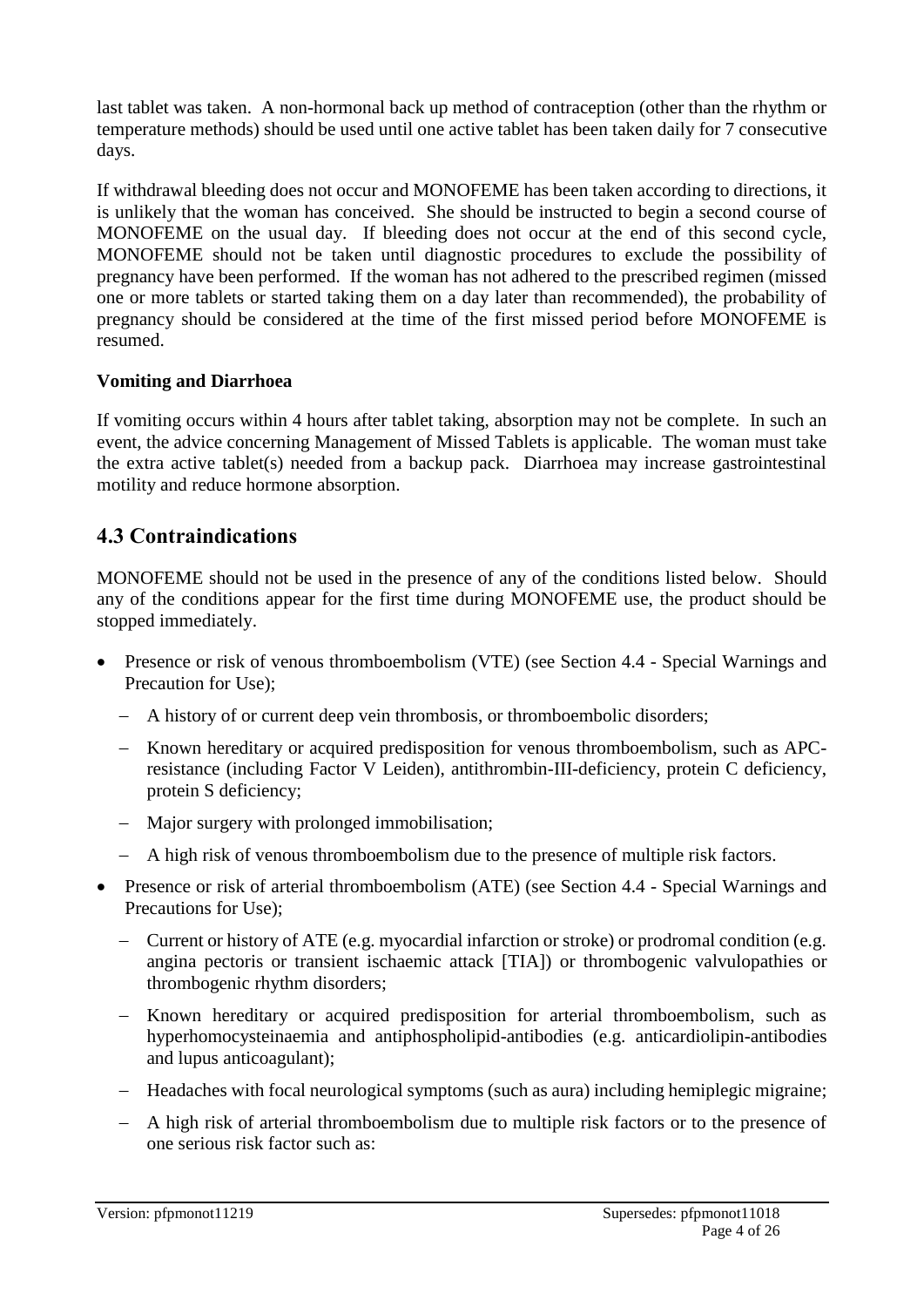- Diabetes mellitus with vascular involvement;
- Uncontrolled hypertension;
- Severe dyslipoproteinaemia;
- Sickle cell anaemia.
- Pancreatitis or a history thereof if associated with severe hypertriglyceridemia;
- Presence or history of active hepatic disease as long as liver function values have not returned to normal;
- Presence or history of liver tumours (benign or malignant);
- Known or suspected sex steroid-influenced malignancies (e.g. of the genital organs or the breasts);
- Undiagnosed vaginal bleeding;
- Known or suspected pregnancy;
- Combined oral contraceptives (COCs) are contraindicated for concomitant use with certain anti-viral hepatitis C virus (HCV) medicinal products such as ombitasvir, paritaprevir, ritonavir and dasabuvir (see Section 4.4 - Special Warnings and Precautions for Use, **Hepatic Neoplasia/Liver Disease/Hepatitis C** and Section 4.5 - Interactions with Other Medicines and Other Forms of Interactions);
- Hypersensitivity to any of the ingredients contained in MONOFEME.

# **4.4 Special warnings and precautions for use**

In the absence of the above contraindications, if any of the conditions/risk factors mentioned below are present, the benefits of MONOFEME should be weighed against the possible risks for each individual woman and discussed with the woman before she decides to start taking it. In the event of aggravation, exacerbation or first appearance of any of these conditions or risk factors, the woman should contact her doctor. The doctor should then decide whether MONOFEME should be discontinued.

# *Circulatory Disorders*

Epidemiological studies have suggested an association between the use of COCs containing ethinylestradiol and an increased risk of venous and arterial thrombotic and thromboembolic events, such as myocardial infarction, stroke, deep venous thrombosis, and pulmonary embolism. These events occur rarely in average-risk women.

For any particular estrogen/progestogen combination, the dosage regimen prescribed should be one which contains the least amount of estrogen and progestogen that is compatible with a low failure rate and the needs of the individual patient.

# *Venous Thrombosis and Thromboembolism*

The physician should be alert to the earliest manifestations of those disorders (e.g. pulmonary embolism, cerebrovascular insufficiency, cerebral haemorrhage, cerebral thrombosis, coronary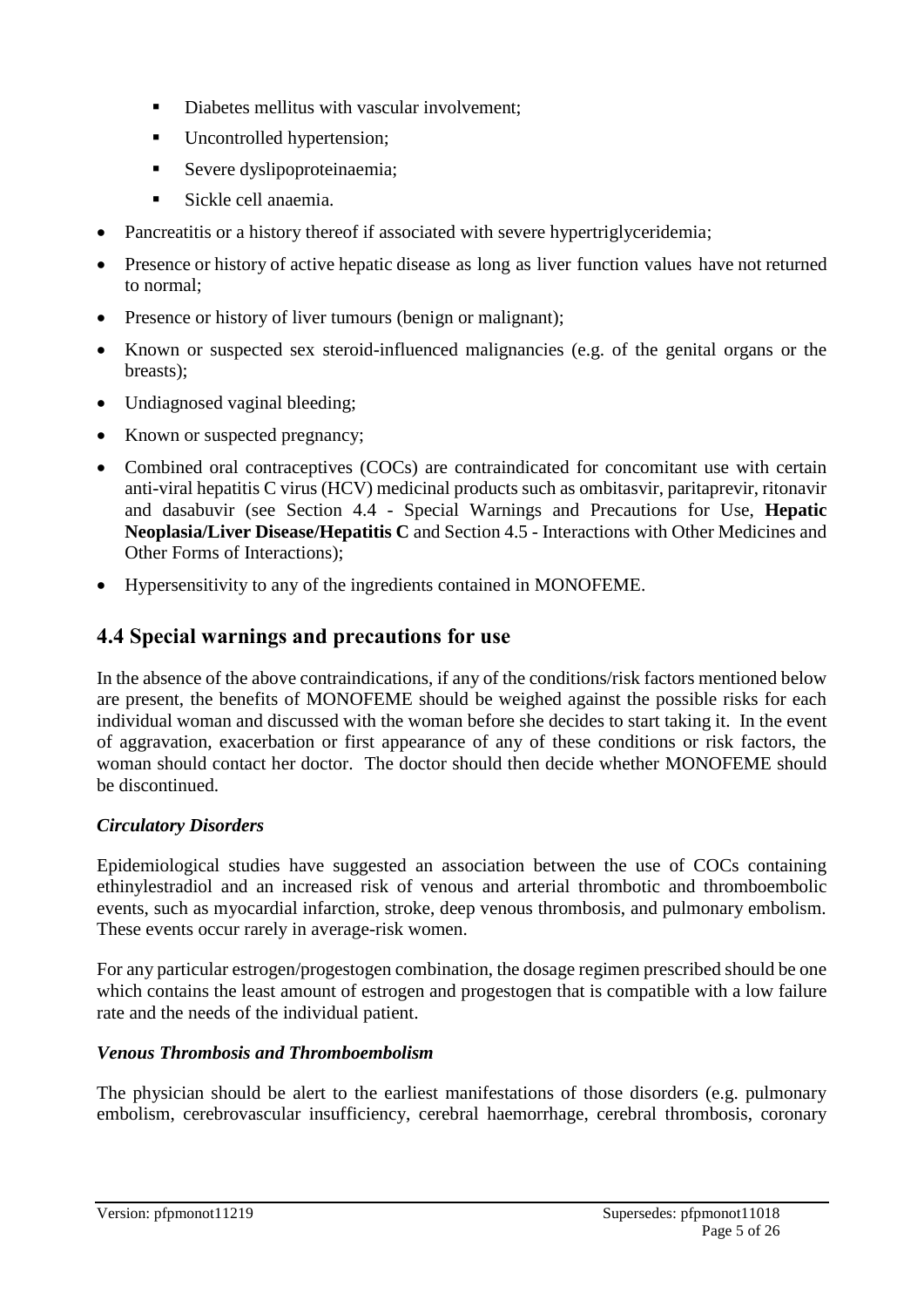occlusion, retinal thrombosis, mesenteric thrombosis). Should any of these occur or be suspected; the medicine should be discontinued immediately.

#### **Risk of Venous thromboembolism (VTE)**

The use of any COC increases the risk of VTE compared with no use. The women considering using MONOFEME should be advised that her VTE risk is highest in the first ever year of use and that there is some evidence that the risk is increased when a COC is re-started after a break in use of 4 weeks or more.

The risk of VTE with the COC is greatest for products containing over 50 µg of ethinylestradiol. There is less risk for products such as MONOFEME containing less than 35 µg ethinylestradiol. Products that contain the progestagens levonorgestrel, norgestimate or norethisterone are associated with the lowest risk of VTE.

The decision to use any product other than one with the lowest VTE risk should be taken only after a discussion with the woman to ensure she understands the risk of VTE with COCs, and how her current risk factors influence this risk.

| Women not using a combined hormonal<br>contraceptive and not pregnant                            | About 2 out of $10,000$ women <sup>1</sup> |
|--------------------------------------------------------------------------------------------------|--------------------------------------------|
| Women using a COC containing levonorgestrel,<br>norethisterone or norgestimate                   | About 5-7 out of 10,000 women              |
| Women using a COC containing etonogestrel or<br>norelgestromin                                   | About $6-12$ out of $10,000$ women         |
| Women using a COC containing drospirenone,<br>gestodene, desogestrel or cyproterone <sup>2</sup> | About 9-12 out of 10,000 women             |
| Women using a COC containing chlormadinone,<br>dienogest or nomegestrol                          | Not yet known <sup>3</sup>                 |

### **Risk1 of developing a blood clot (VTE) in a year**

<sup>1</sup> In any individual woman the risk may be far higher, depending on her underlying risk factors (see below).

<sup>3</sup> Further studies are ongoing or planned to collect sufficient data to estimate the risk for these products. Where the risk for a particular progestogen is uncertain, the risk of the class should be used in determining the risk for the individual patient.

It is important that women understand that VTE associated with COC use is rare in average-risk women. The risk in pregnancy (5-20 per 10,000 women over 9 months) and the risk in the postpartum period (45-65 per 10,000 women over 12 weeks) is higher than that associated with COC use.

However VTE is a serious condition and may be fatal in 1-2% of cases. Extremely rarely, thrombosis has been reported to occur in COC users in other blood vessels, e.g. hepatic, cerebral, mesenteric, renal or retinal veins and arteries.

<sup>&</sup>lt;sup>2</sup> While cyproterone is indicated for the treatment of moderate to severe acne related to androgen sensitivity and/or hirsutism, it is known to have efficacy as a contraceptive. The risk of VTE associated with cyproterone use is considered to be 1.5 to 2 times higher than for COCs containing levonorgestrel and may be similar to the risk with contraceptives containing gestodene, desogestrel or drospirenone.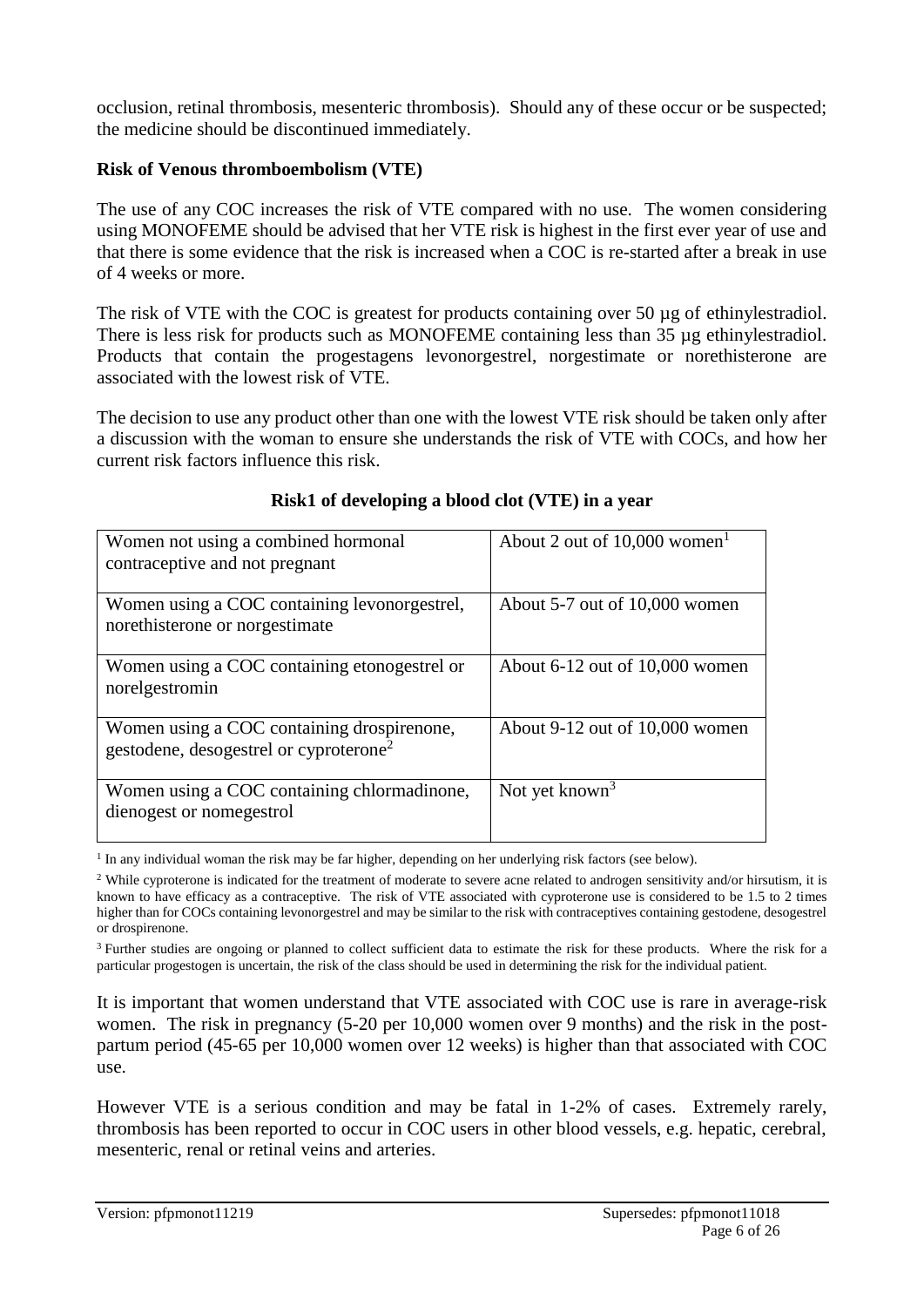The risk for venous thromboembolic complications in COC users may increase substantially in a woman with additional risk factors, particularly if there are multiple risk factors (see list below).

MONOFEME is contraindicated if a woman has multiple risk factors that put her at high risk of venous thrombosis. If a woman has more than one risk factor, it is possible that the increase in risk is greater than the sum of the individual factors – in this case her total risk of VTE should be considered. If the balance of benefits and risks is considered to be negative a COC should not be prescribed.

#### **Risk factors for VTE**

The risk of venous thrombotic and thromboembolic events is further increased in women with conditions predisposing for venous thrombosis and thromboembolism. Examples of predisposing conditions for venous thrombosis and thromboembolism are:

- Obesity (body mass index over 30 kg/m²). Risk increases substantially as BMI rises;
- Prolonged immobilisation, major surgery, any surgery to the legs or pelvis, neurosurgery, or major trauma;
- Temporary immobilisation including air travel >4 hours can also be a risk factor for VTE, particularly in women with other risk factors;
- Positive family history (venous thromboembolism ever in a sibling or parent especially at a relatively early age e.g. before 50);
- Biochemical factors Activated Protein C (APC) resistance (including Factor V Leiden), antithrombin-III deficiency, protein C deficiency, protein S deficiency;
- Other medical conditions associated with VTE:
	- Cancer;
	- Systemic lupus erythematosus;
	- Haemolytic uraemic syndrome;
	- Chronic inflammatory bowel disease (e.g. Crohn's disease or ulcerative colitis);
	- Sickle cell disease.
- Increasing age, particularly above 35 years;
- Smoking;
- Recent delivery or second trimester abortion.

In women at risk of prolonged immobilisation (including major surgery, any surgery to the legs or pelvis, neurosurgery, or major trauma), it is advisable to discontinue use of MONOFEME (in the case of elective surgery at least four weeks in advance) and not resume until two weeks after complete remobilisation. Another method of contraception should be used to avoid unintentional pregnancy. Antithrombotic treatment should be considered if MONOFEME has not been discontinued in advance.

If a hereditary predisposition to VTE is suspected, the woman should be referred to a specialist for advice before deciding about any COC use.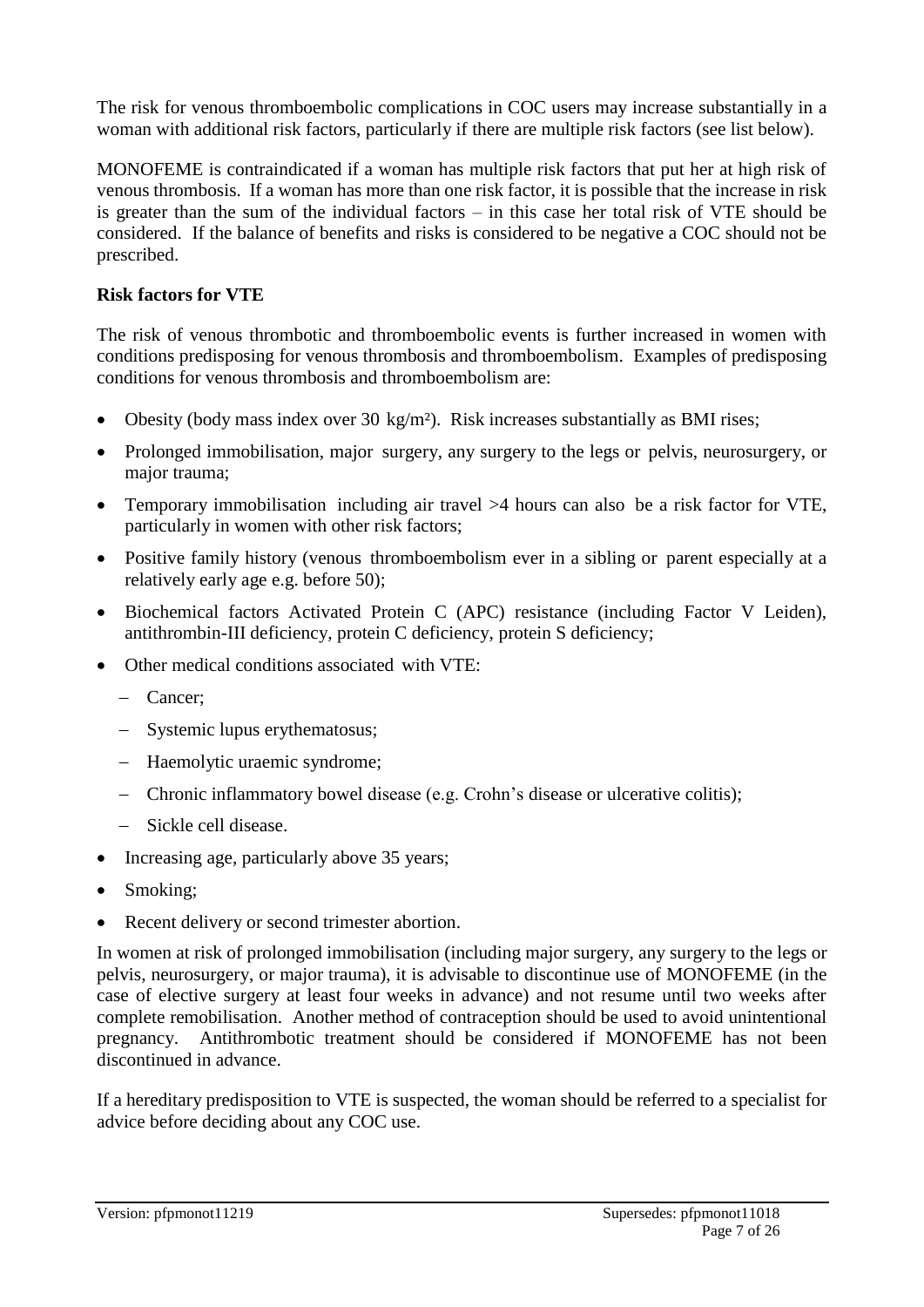The increased risk of VTE during the postpartum period should be considered if re-starting MONOFEME. Since the immediate post-partum period is associated with an increased risk of thromboembolism, combined oral contraceptives should be started no earlier than day 28 after delivery in a non-lactating woman, or second-trimester abortion.

There is no consensus about the possible role of varicose veins and superficial thrombophlebitis in venous thromboembolism.

### **Symptoms of VTE (deep vein thrombosis and pulmonary embolism)**

Women should be informed of the symptoms of VTE and be advised to seek urgent medical attention if VTE symptoms develop and to inform the healthcare professional that she is taking a COC.

Symptoms of deep vein thrombosis (DVT) can include:

- Unilateral swelling of the leg and/or foot or along a vein in the leg:
- Pain or tenderness in the leg which may be felt only when standing or walking;
- Increased warmth in the affected leg; red or discoloured skin on the leg.

Symptoms of pulmonary embolism (PE) can include:

- Sudden onset of unexplained shortness of breath or rapid breathing;
- Sudden coughing which may be associated with haemoptysis;
- Sharp chest pain;
- Severe light headedness or dizziness;
- Rapid or irregular heartbeat.

Some of these symptoms (e.g. "shortness of breath", "coughing") are non-specific and might be misinterpreted as more common or less severe events (e.g. respiratory tract infections).

Other signs of vascular occlusion can include: sudden pain, swelling and slight blue discoloration of an extremity.

If the occlusion occurs in the eye symptoms can range from painless blurring of vision which can progress to loss of vision. Sometimes loss of vision can occur almost immediately.

### *Arterial Thrombosis and Thromboembolism*

### **Risk of arterial thromboembolism (ATE)**

Epidemiological studies have associated the use of COCs with an increased risk for arterial thrombotic and thromboembolic events (e.g. myocardial infarction, angina pectoris, and cerebrovascular events, such as ischaemic and haemorrhagic stroke or TIA). Arterial thromboembolic events may be fatal.

The risk of arterial thrombotic and thromboembolic complications in COC users further increases in women with risk factors. MONOFEME is contraindicated if a woman has one serious or multiple risk factors for ATE that puts her at high risk of arterial thrombosis. If a woman has more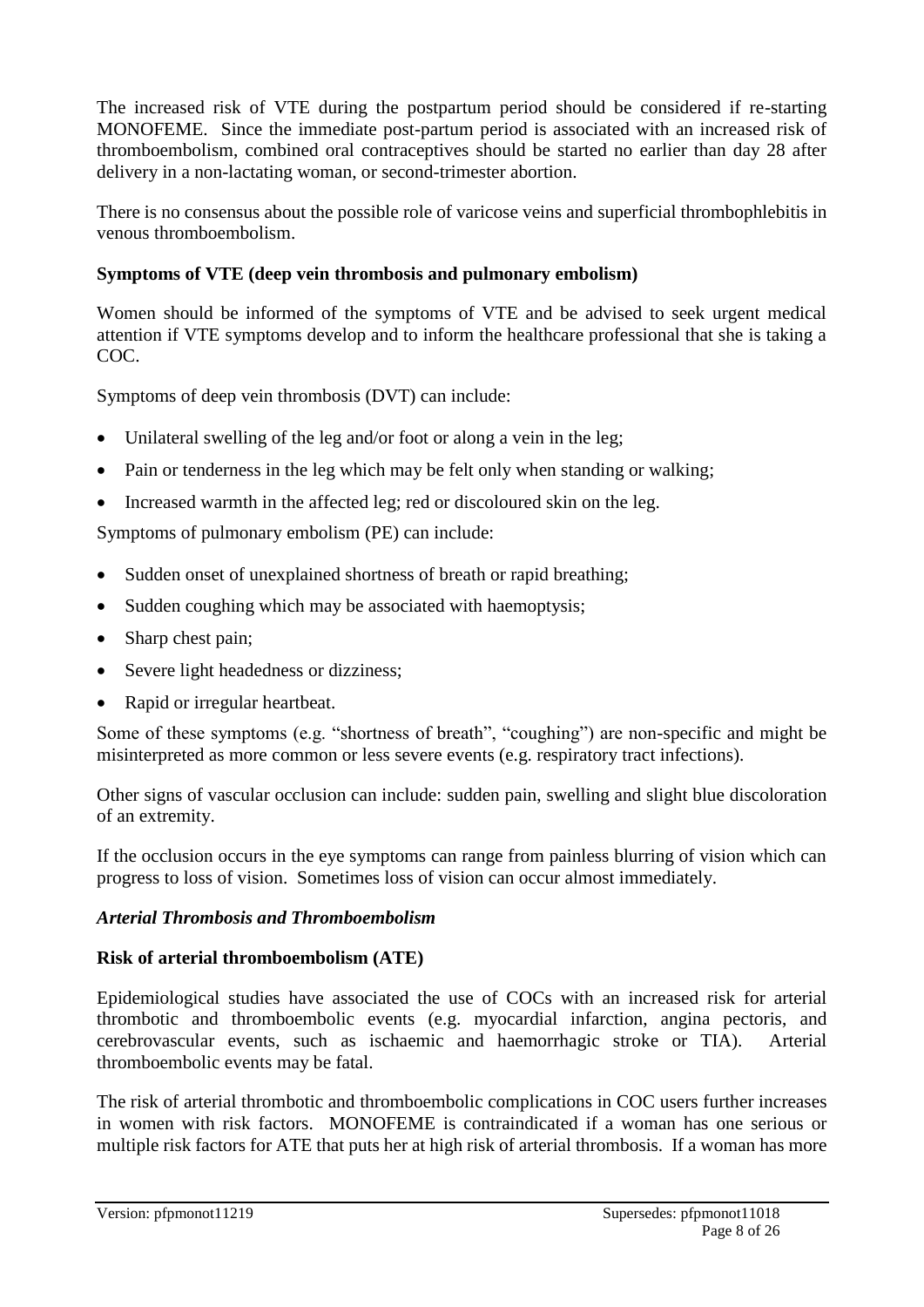than one risk factor, it is possible that the increase in risk is greater than the sum of the individual factors - in this case her total risk should be considered. If the balance of benefits and risks is considered to be negative a COC should not be prescribed.

#### **Risk factors for ATE**

Caution must be exercised when prescribing COCs for women with risk factors for arterial thrombotic and thromboembolic events, such as:

- Increasing age, particularly above 35 years;
- Smoking;
- Hypertension;
- Hyperlipidaemias;
- Obesity;
- Positive family history (arterial thromboembolism ever in a sibling or parent especially at relatively early age e.g. below 50);
- Biochemical factors: hyperhomocysteinaemia and antiphospholipid antibodies (e.g. anticardiolipin antibodies, and lupus anticoagulant);
- Migraine;
- Other medical conditions associated with adverse vascular events:
	- Diabetes mellitus;
	- Hyperhomocysteinaemia;
	- Valvular heart disease:
	- Atrial fibrillation;
	- Dyslipoproteinaemia;
	- Systemic lupus erythematosus;
	- History of pre-eclamptic toxaemia.

Cigarette smoking increases the risk of serious cardiovascular adverse reactions from COC use. This risk increases with age and with the extent of smoking (in epidemiology studies, smoking 15 or more cigarettes per day was associated with a significantly increased risk), and is quite marked in women over 35 years of age. Women should be advised not to smoke if they wish to use a COC. Women over 35 years of age who continue to smoke should be strongly advised to use a different method of contraception.

If a hereditary predisposition is suspected, the woman should be referred to a specialist for advice before deciding about any COC use.

An increase in frequency or severity of migraine during COC use (which may be prodromal of a cerebrovascular event) may be a reason for immediate discontinuation.

#### **Symptoms of ATE**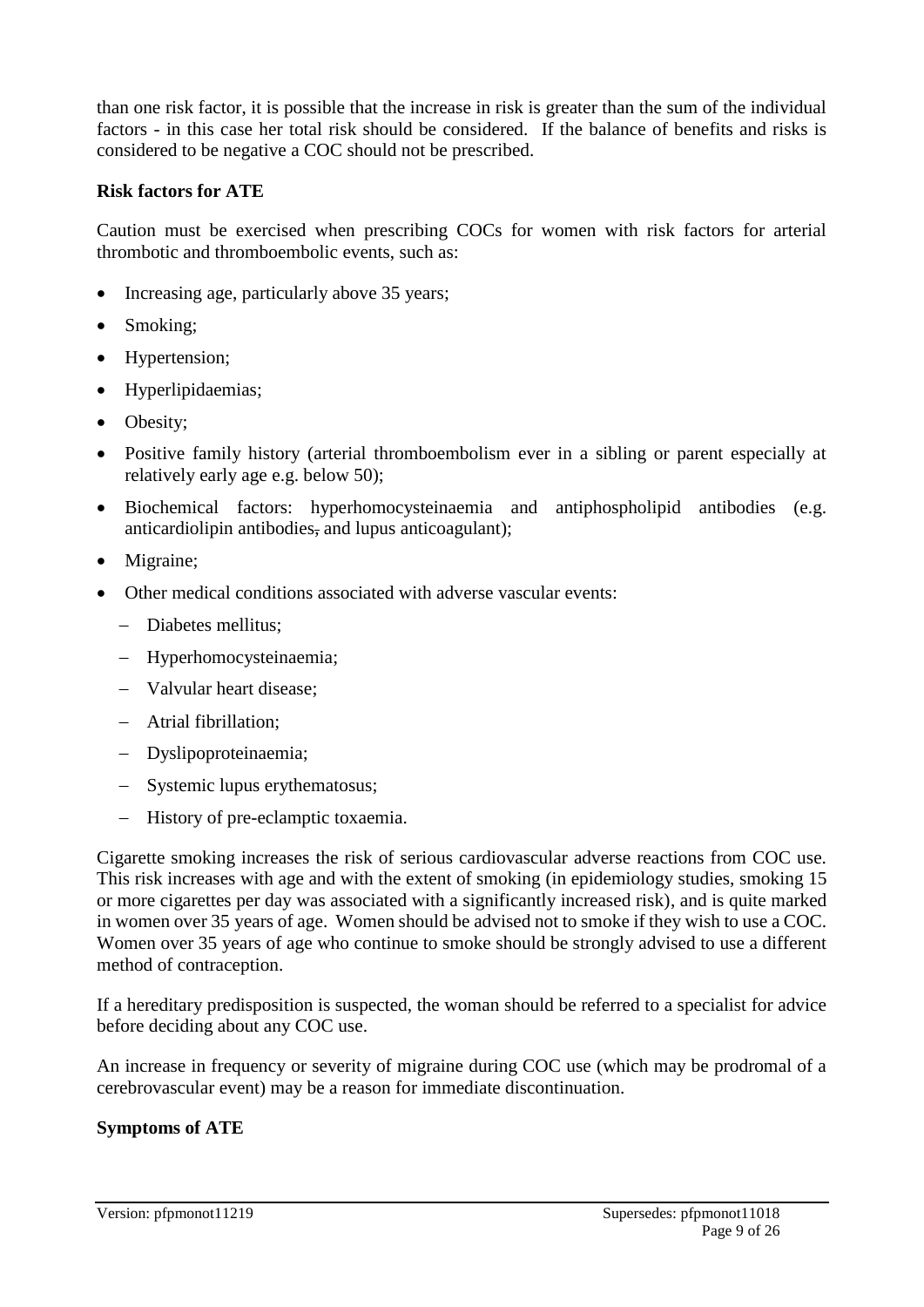Women should be informed of the symptoms of ATE and be advised to seek urgent medical attention if ATE symptoms develop, and to inform the healthcare professional that she is taking a COC.

Symptoms of a stroke can include:

- Sudden numbness or weakness of the face, arm or leg, especially on one side of the body;
- Sudden trouble walking, dizziness, loss of balance or coordination;
- Sudden confusion, trouble speaking or understanding;
- Sudden trouble seeing in one or both eyes;
- Sudden, severe or prolonged headache with no known cause;
- Loss of consciousness or fainting with or without seizure.

Temporary symptoms suggest the event is a transient ischaemic attack (TIA).

The onset or exacerbation of migraine or development of headache of a new pattern that is recurrent, persistent, or severe requires discontinuation of the medicine and evaluation of the cause. Women with migraine (particularly migraine with aura) who take combined oral contraceptives may be at increased risk of stroke.

Symptoms of myocardial infarction (MI) can include:

- Pain, discomfort, pressure, heaviness, sensation of squeezing or fullness in the chest, arm, or below the breastbone;
- Discomfort radiating to the back, jaw, throat, arm, stomach;
- Feeling of being full, having indigestion or choking;
- Sweating, nausea, vomiting or dizziness;
- Extreme weakness, anxiety, or shortness of breath;
- Rapid or irregular heartbeats.

# *Medical examination/consultation*

A complete medical history and physical examination should be taken prior to the initiation or reinstitution of COC use, guided by the contraindications and precautions, and should be repeated at least annually during the use of COCs. Pregnancy should be ruled out before the start of therapy. Baseline and periodic blood glucose determinations should be performed in patients predisposed to diabetes mellitus. A Papanicolaou (Pap) smear should be performed if the patient has been sexually active or if it is otherwise indicated. Periodic medical assessment is also of importance because contraindications (e.g. a transient ischaemic attack, etc.) or risk factors (e.g. a family history of venous or arterial thrombosis) may appear for the first time during the use of a COC. The frequency and nature of these assessments should be adapted to the individual woman but should generally include special reference to blood pressure, breasts, abdomen and pelvic organs, including cervical cytology, and relevant laboratory tests.

The woman should also be instructed to carefully read the user leaflet and to adhere to the advice given.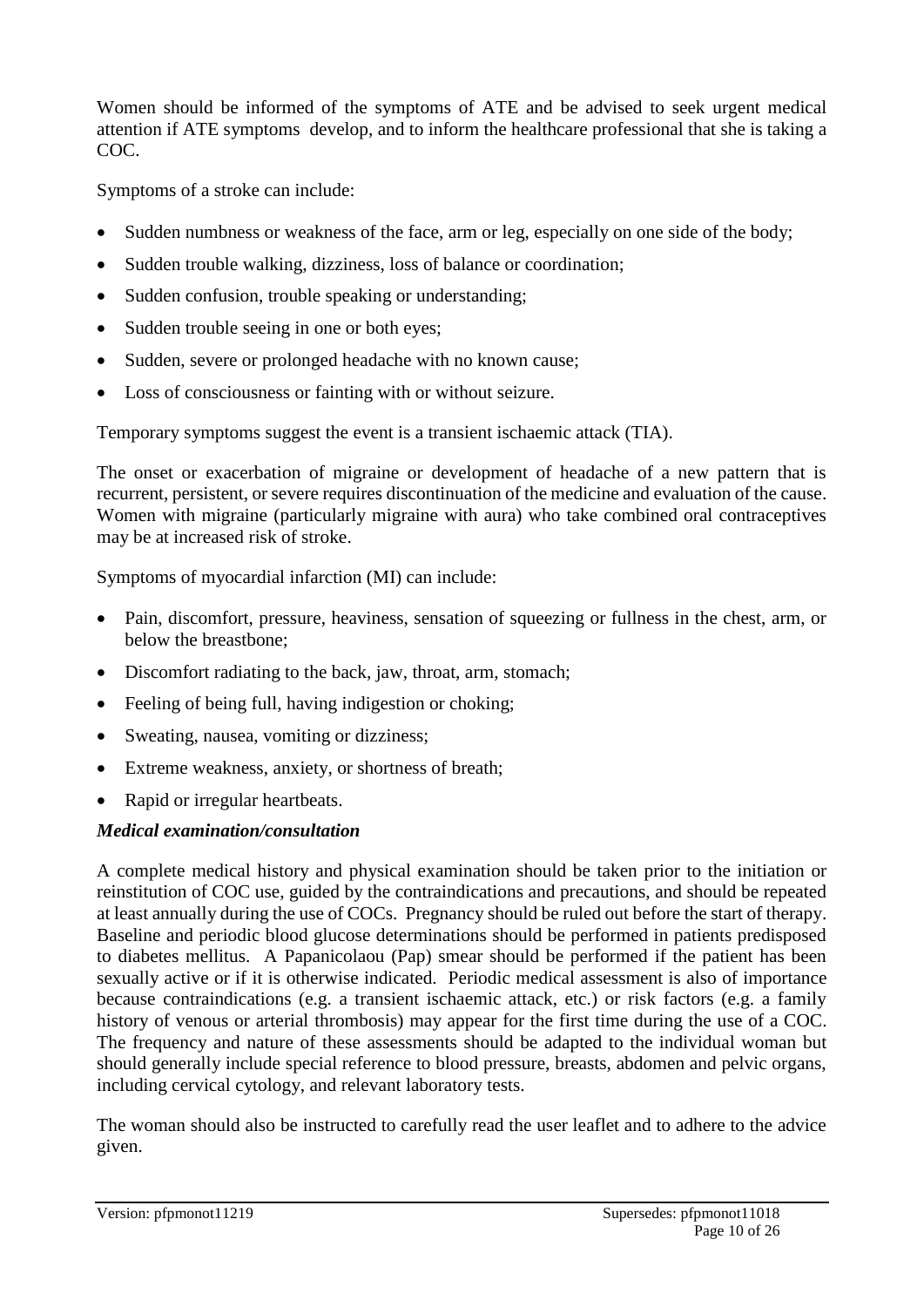### *Ocular Lesions*

With use of combined oral contraceptives, there have been reports of retinal vascular thrombosis, which may lead to partial or complete loss of vision. Discontinue oral contraceptives and institute appropriate diagnostic and therapeutic measures if there is unexplained, gradual or sudden, partial or complete loss of vision; proptosis or diplopia; papilloedema; or any evidence of retinal vascular lesions or optic neuritis.

### *Elevated Blood Pressure*

An increase in blood pressure has been reported in patients receiving oral contraceptives.

In women with hypertension, or a history of hypertension or hypertension related diseases; another method of contraception may be preferable. If combined oral contraceptives are used in such cases, close monitoring is recommended and, if a significant increase in blood pressure occurs, the drug should be discontinued. Combined oral contraceptives are contraindicated in women with uncontrolled hypertension.

In some women, hypertension may occur within a few months of beginning use. In the first year of use, the prevalence of women with hypertension is low but the incidence increases with increasing exposure. Age is also strongly correlated with the development of hypertension in oral contraceptive users. Women who previously have had hypertension during pregnancy may be more likely to develop an elevation of blood pressure when given oral contraceptives. If blood pressure rises markedly, the drug should be discontinued. Hypertension that develops as a result of taking oral contraceptives usually returns to normal after discontinuing the drug.

### *Carcinoma of the Reproductive Organs*

### **Cervical Cancer**

The most important risk factor for cervical cancer is persistent human papillomavirus infection.

Several epidemiological studies suggest that oral contraceptive use has been associated with an increase in the risk of cervical intraepithelial neoplasia or invasive cervical cancer. The studies suggest that there is an "ever used" effect in addition to duration of use. These findings must be balanced against evidence of effects attributable to sexual behaviour, smoking and other factors. In cases of undiagnosed abnormal genital bleeding, adequate diagnostic measures are indicated.

#### **Breast Cancer**

A meta-analysis from 54 epidemiological studies showed that there is a slightly increased relative risk (RR= 1.24) of having breast cancer diagnosed in women who are currently using combined oral contraceptives compared to never-users. The increased risk gradually disappears during the course of the 10 years after cessation of combined oral contraceptive use. Because breast cancer is rare in women under 40 years of age, the excess number of breast cancer diagnoses in current and recent combined oral contraceptive users is small in relation to the lifetime risk of breast cancer. These studies do not provide evidence for causation. The observed pattern of increased risk may be due to an earlier diagnosis of breast cancer in combined oral contraceptive users, (due to more regular clinical monitoring), the biological effects of combined oral contraceptives or a combination of both. Breast cancers diagnosed in ever-users tend to be less advanced clinically than the cancers diagnosed in never-users.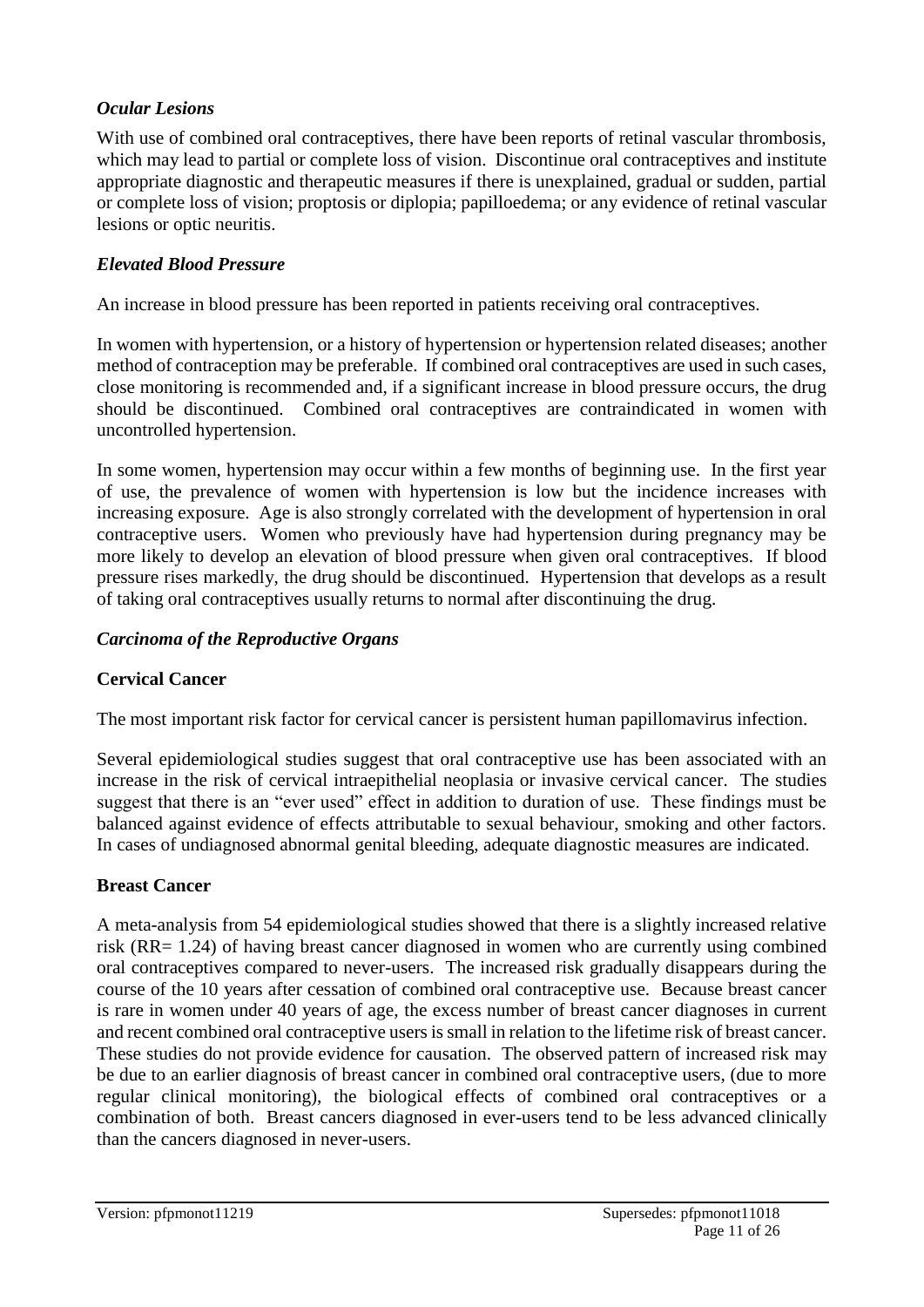Established risk factors for the development of breast cancer include increasing age, family history, obesity, nulliparity, and late age for first full-term pregnancy.

Long-term continuous administration of either natural or synthetic estrogen in certain animal species increases the frequency of carcinoma of the breast, cervix, vagina, and liver.

In all cases of undiagnosed, persistent, or recurrent abnormal vaginal bleeding, appropriate diagnostic measures should be taken to eliminate the possibility of malignancy. Women with a strong family history of breast cancer or who have breast nodules, fibrocystic disease, or abnormal mammograms should be monitored with particular care.

### *Hepatic Neoplasia/Liver Disease/Hepatitis C*

In very rare cases hepatic adenomas, and in extremely rare cases, hepatocellular carcinoma may be associated with combined oral contraceptive use. Hepatic adenomas may rupture and cause death through intra-abdominal haemorrhage. The risk appears to increase with duration of combined oral contraceptive use. Such lesions may present as an abdominal mass or with the signs and symptoms of an acute abdomen and should be considered if the patient has abdominal pain and tenderness or evidence of intra-abdominal bleeding.

Cholestatic jaundice has been reported in users of oral contraceptives. If this occurs, the drug should be discontinued. Women with a history of cholestasis during pregnancy or combined oral contraceptive-related cholestasis are more likely to have this condition with combined oral contraceptive use. If these patients receive a combined oral contraceptive they should be carefully monitored and, if the condition recurs, the combined oral contraceptive should be discontinued.

Hepatocellular injury has been reported with combined oral contraceptive use. Early identification of drug-related hepatocellular injury can decrease the severity of hepatotoxicity when the drug is discontinued. If hepatocellular injury is diagnosed, patients should stop their combined oral contraceptive use, use a non-hormonal form of contraception and consult their doctor.

Acute or chronic disturbances of liver function require the discontinuation of combined oral contraceptive use until liver function has returned to normal **(**see Section 4.3 - Contraindications**).**

Steroid hormones may be poorly metabolised in patients with impaired liver function and should be administered with caution to such patients.

### **Hepatitis C**

During clinical trials with patients treated for HCV infections with the medicinal products containing ombitasvir/paritaprevir/ritonavir and dasabuvir with or without ribavirin, transaminase (ALT) elevations higher than 5 times the upper limit of normal (ULN) occurred significantly more frequently in women using ethinylestradiol-containing medications such as COCs (see Section 4.3 - Contraindications and Section 4.5 - Interactions with Other Medicines and Other Forms of Interactions).

#### *Gallbladder Disease*

Studies report an increased risk of surgically confirmed gallbladder disease in users of estrogens and oral contraceptives. Combined oral contraceptives may worsen existing gallbladder disease and may accelerate the development of this disease in previously asymptomatic women.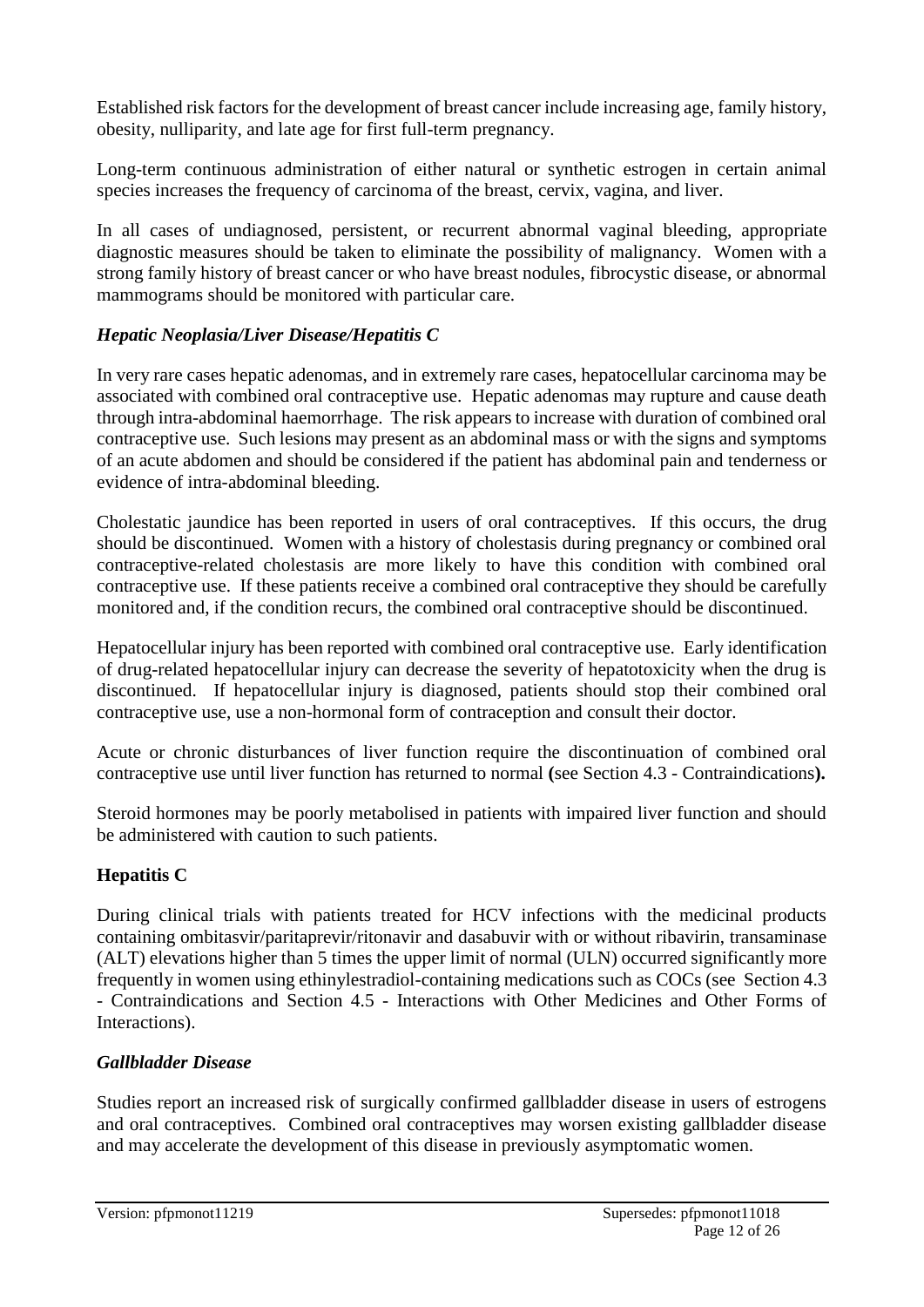### *Angioedema*

Exogenous estrogens may induce or exacerbate symptoms of angioedema, particularly in women with hereditary angioedema.

### *Carbohydrate and Lipid Metabolic Effects*

Glucose intolerance has been reported in combined oral contraceptive users. Women with impaired glucose tolerance or diabetes mellitus who use combined oral contraceptives should be carefully monitored.

A small proportion of women will have adverse lipid changes while taking oral contraceptives. Non-hormonal contraception should be considered in women with uncontrolled dyslipidaemias.

Persistent hypertriglyceridaemia may occur in a small proportion of combined oral contraceptive users. Elevations of plasma triglycerides in combined oral contraceptive users may lead to pancreatitis and other complications.

Estrogens increase serum high-density lipoproteins (HDL cholesterol), whereas a decline in serum HDL cholesterol has been reported with many progestational agents. Some progestins may elevate low-density lipoprotein (LDL) levels and may render the control of hyperlipidaemias more difficult. The net effect of a COC depends on the balance achieved between doses of estrogen and progestin and the nature and absolute amount of progestins used in the contraceptive. The amount of both hormones should be considered in the choice of a COC.

Women who are being treated for hyperlipidaemias should be followed closely if they elect to use combined oral contraceptives.

#### *Genital Bleeding*

In some women withdrawal bleeding may not occur during the inactive-tablet interval. If MONOFEME has not been taken according to directions prior to the first missed withdrawal bleed, or if two consecutive withdrawal bleeds are missed, tablet taking should be discontinued and a nonhormonal back-up method of contraception should be used until the possibility of pregnancy is excluded.

Breakthrough bleeding, spotting and amenorrhoea are frequent reasons for patients discontinuing oral contraceptives. Breakthrough bleeding/spotting may occur in women taking MONOFEME, especially during the first three months of use. If this bleeding persists or recurs, as in all cases of irregular bleeding from the vagina, non-functional causes should be borne in mind. In undiagnosed persistent or recurrent abnormal bleeding from the vagina, appropriate diagnostic measures are indicated to rule out pregnancy, infection, malignancy or other conditions. If pathology has been excluded, continuation of MONOFEME or a change to another formulation may solve the problem. Changing to a regimen with a higher estrogen content, while potentially useful in minimising menstrual irregularity should be done only if necessary, since this may increase the risk of thromboembolic disease.

Women with a history of oligomenorrhoea or secondary amenorrhoea or young women without regular cycles may have a tendency to remain anovulatory or to become amenorrhoeic after discontinuation of oral contraceptives. Women with these pre-existing problems should be advised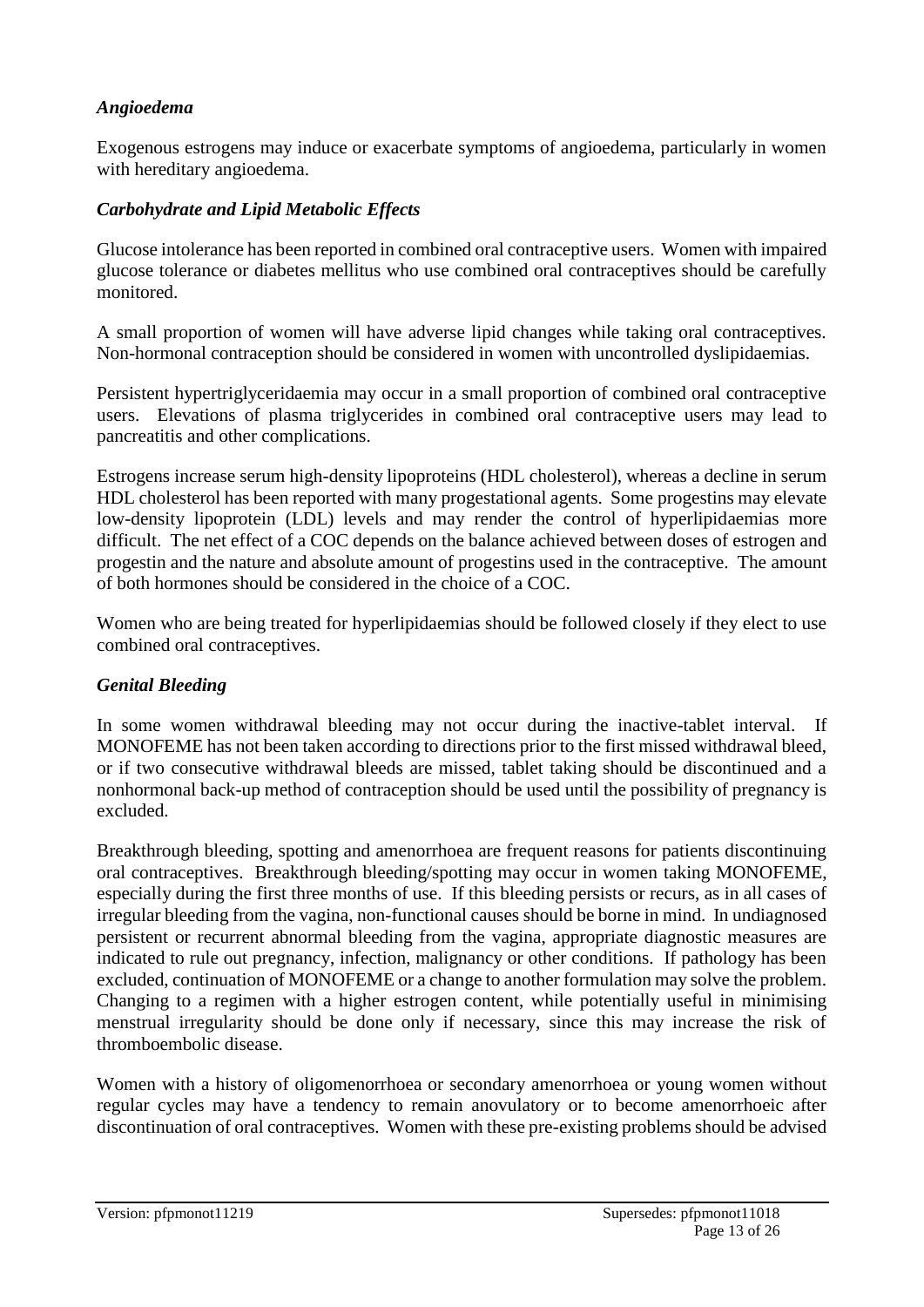of this possibility and encouraged to use other methods of contraception. Post-use anovulation, possibly prolonged, may also occur in women without previous irregularities.

### *Depression*

Oral contraceptives may cause depression. Patients with a history of depression should be carefully observed and the drug discontinued if depression recurs to a serious degree. Patients becoming significantly depressed while taking oral contraceptives should stop the medication and use an alternative method of contraception in an attempt to determine whether the symptom is drugrelated.

### *Vomiting and/or Diarrhoea*

Diarrhoea and/or vomiting may reduce hormone absorption resulting in decreased serum concentrations (see Section 4.2 - Dose and Method of Administration).

### *Other*

Under the influence of estrogen-containing oral contraceptives, pre-existing uterine leiomyomata may increase in size.

These agents may cause some degree of fluid retention. Women with cardiac or renal dysfunction, convulsive disorders, migraine, or asthma require careful observation since these conditions may be exacerbated by the fluid retention which may occur in users of oral contraceptives.

Users of oral contraceptives may have disturbances in normal tryptophan metabolism, which may result in a relative pyridoxine deficiency. The clinical significance of this is yet to be determined.

Serum folate levels may be depressed by oral contraceptive use. Women who became pregnant shortly after discontinuing these drugs may have a greater chance of developing folate deficiency and its complications.

Patients should be counselled that this product does not protect against HIV infection (AIDS) or other sexually transmitted diseases.

#### **Use in the Elderly**

Combined oral contraceptives are not indicated for use in postmenopausal women.

#### **Paediatric Use**

Safety and efficacy of combined oral contraceptives have been established in women of reproductive age. Use of these products before menarche is not indicated.

#### **Effects on Laboratory Tests**

Estrogen-containing preparations affect the following blood components, endocrine and liver function tests: -

1. Increased prothrombin and Factors VII, VIII, IX, and X; decreased antithrombin 3; increased noradrenaline-induced platelet aggregability;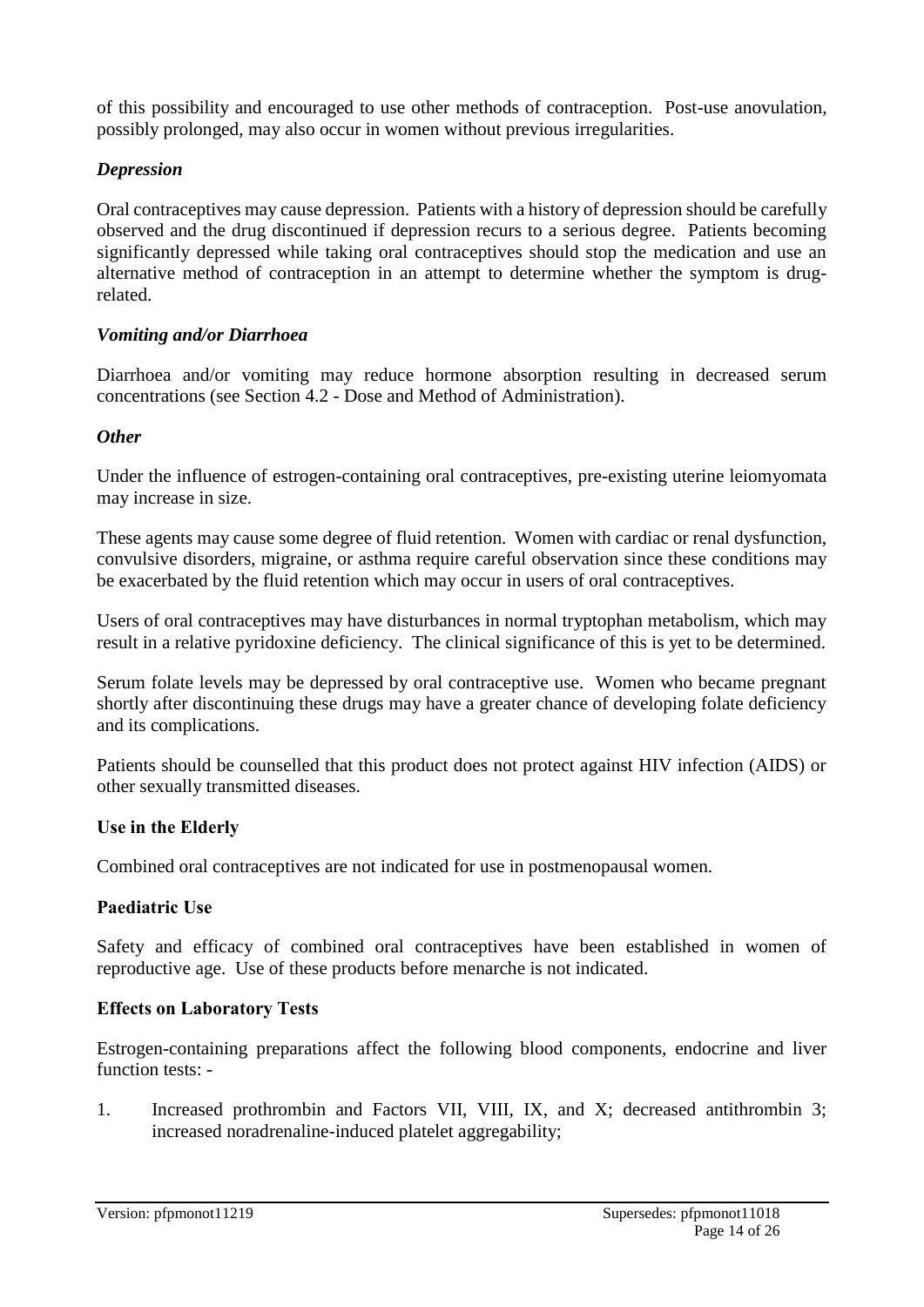- 2. Increased thyroid-binding globulin (TBG) leading to increased circulating total-thyroid hormone, as measured by protein-bound iodine (PBI), T4 by column, or T4 by radioimmunoassay. Free T3 resin uptake is decreased, reflecting the elevated TBG; free T4 concentration is unaltered;
- 3. Decreased pregnanediol excretion;
- 4. Reduced response to metyrapone test;
- 5. Increased sulphobromophthalein retention.

The results of these tests should not be regarded as reliable until oral contraceptives use has been discontinued for 1-2 months. Abnormal tests should then be repeated.

Oral contraceptives may produce false positive results when neutrophil alkaline phosphatase activity is evaluated for the early diagnosis of pregnancy.

# **4.5 Interactions with other medicines and other forms of interactions**

Interactions between ethinylestradiol and other substances may lead to decreased or increased ethinylestradiol concentrations, respectively.

Concomitant use with the medicinal products containing ombitasvir/paritaprevir/ritonavir and dasabuvir, with or without ribavirin may increase the risk of ALT elevations (see Section 4.3 - Contraindications and Section 4.4 - Special Warnings and Precautions for Use, **Hepatic Neoplasia/Liver Disease/ Hepatitis C**).

Therefore, COC users must switch to an alternative method of contraception (e.g. progestogenonly contraception or non-hormonal methods) prior to starting therapy with anti-viral HCV medicinal products such as ombitasvir, paritaprevir, ritonavir, dasabuvir. COCs can be restarted 2 weeks following completion of treatment with an anti-viral HCV medicinal product.

Decreased ethinylestradiol serum concentrations may cause an increased incidence of breakthrough bleeding and menstrual irregularities and may possibly reduce efficacy of the oral contraceptive.

Examples of substances that may decrease serum ethinylestradiol concentrations include:

- Any substance that reduces gastrointestinal transit time and, therefore, ethinylestradiol absorption.
- Substances that induce hepatic microsomal enzymes, such as rifampicin, phenytoin, primidone, rifabutin, dexamethasone, griseofulvin, topiramate, some protease inhibitors, modafinil, ritonavir and barbiturates.
- St. John's wort (*Hypericum perforatum*) may induce hepatic microsomal enzymes, which theoretically may result in reduced efficacy of oral contraceptives. This may also result in breakthrough bleeding.

During concomitant use of MONOFEME and substances that may lead to decreased ethinylestradiol serum concentrations, it is recommended that a non-hormonal back-up method of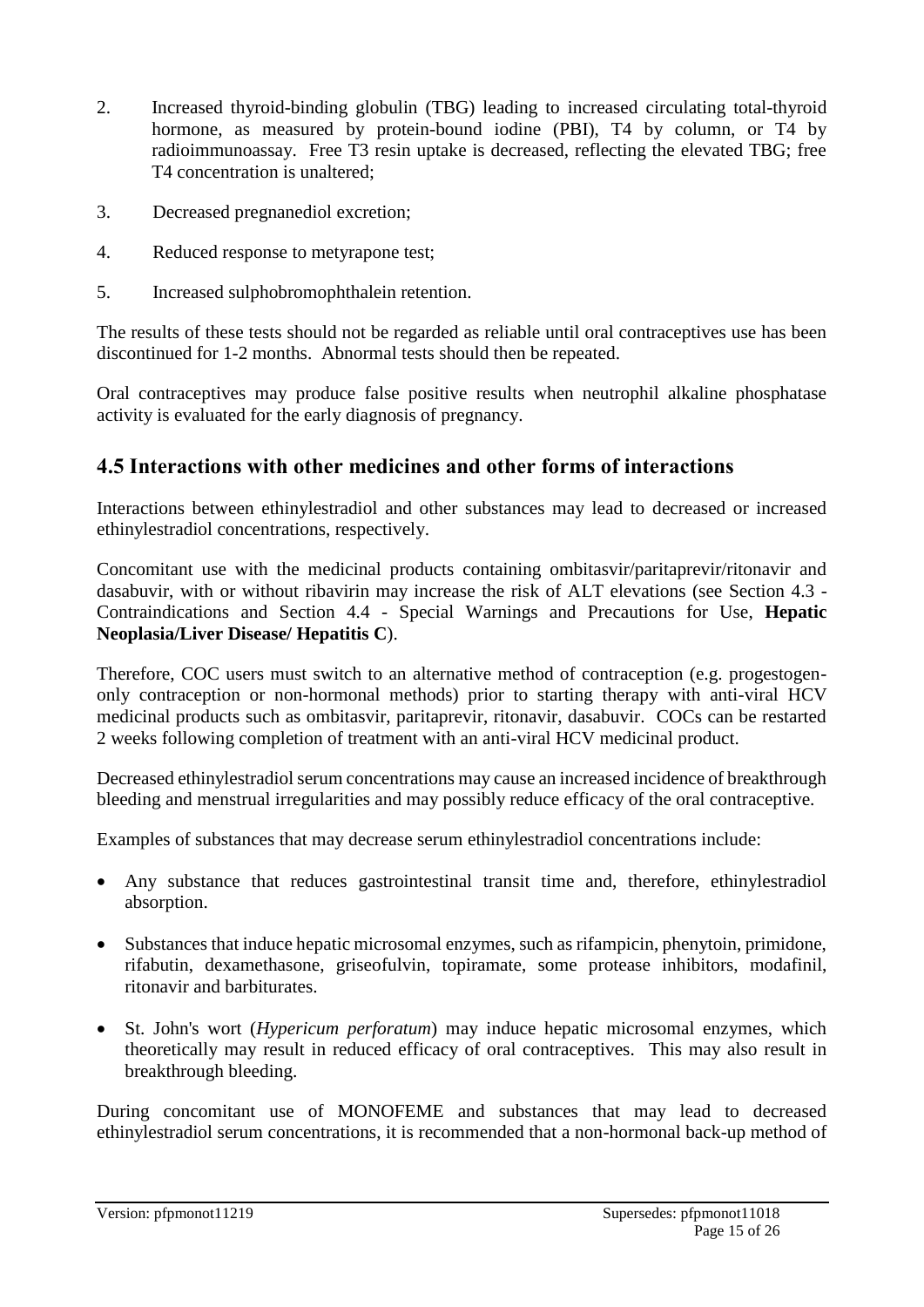contraception (other than the rhythm or temperature methods) be used in addition to the regular intake of MONOFEME. In the case of prolonged use of such substances combined oral contraceptives should not be considered the primary contraceptive.

After discontinuation of substances that may lead to decreased ethinylestradiol serum concentrations, use of a non-hormonal back-up method of contraception is recommended for at least 7 days.

Longer use of a non-hormonal back-up method, a minimum of 4 weeks, is advisable after discontinuation of substances such as rifampicin that have led to induction of hepatic microsomal enzymes, resulting in decreased ethinylestradiol serum concentrations. It may sometimes take several weeks until enzyme induction has completely subsided, depending on dosage, duration of use and rate of elimination of the inducing substance.

Increased intermenstrual bleeding and occasional pregnancies have been reported during concomitant administration of oral contraceptives and certain antibiotics (e.g. ampicillin, phenoxymethyl penicillin, and other penicillins, sulphamethoxypyridazine, chloramphenicol, nitrofurantoin, tetracyclines and neomycin). The mechanism appears to be reduced enterohepatic circulation of sex steroids due to change in bowel flora. It may be prudent for women to use supplemental forms of contraception during therapy with these antibiotics.

Examples of substances that may increase ethinylestradiol concentrations include:

- Atorvastatin.
- Competitive inhibitors for sulphation in the gastrointestinal wall, such as ascorbic acid (vitamin C) and paracetamol.
- Substances that inhibit cytochrome P4503A4 isoenzymes such as indinavir and fluconazole.

Oral contraceptives have been reported to antagonise the effectiveness of antihypertensive agents, anticonvulsants, oral anticoagulants, and hypoglycaemic agents. Patients should be carefully monitored for a decreased response to these drugs.

Ethinylestradiol may interfere with the metabolism of other drugs by inhibiting hepatic microsomal enzymes, or by inducing hepatic drug conjugation, particularly glucuronidation. Accordingly, plasma and tissue concentrations may either be increased (e.g. cyclosporin, theophylline, corticosteroids) or decreased (e.g. lamotrigine).

Oral contraceptives may alter the effectiveness of other drugs such as phenothiazines, betaadrenergic antagonists, tricyclic antidepressants, and caffeine, by either potentiating/enhancing their pharmacological effects or by decreasing their clearance.

Oral contraceptives may interfere with the oxidative metabolism of diazepam and chlordiazepoxide, resulting in plasma accumulation of the parent compound. Patients receiving these benzodiazepines on a long-term basis should be monitored for increased sedative effects.

The effects of benzodiazepines on oral contraceptive metabolism have not been determined.

The prescribing information of concomitant medications should be consulted to identify potential interactions.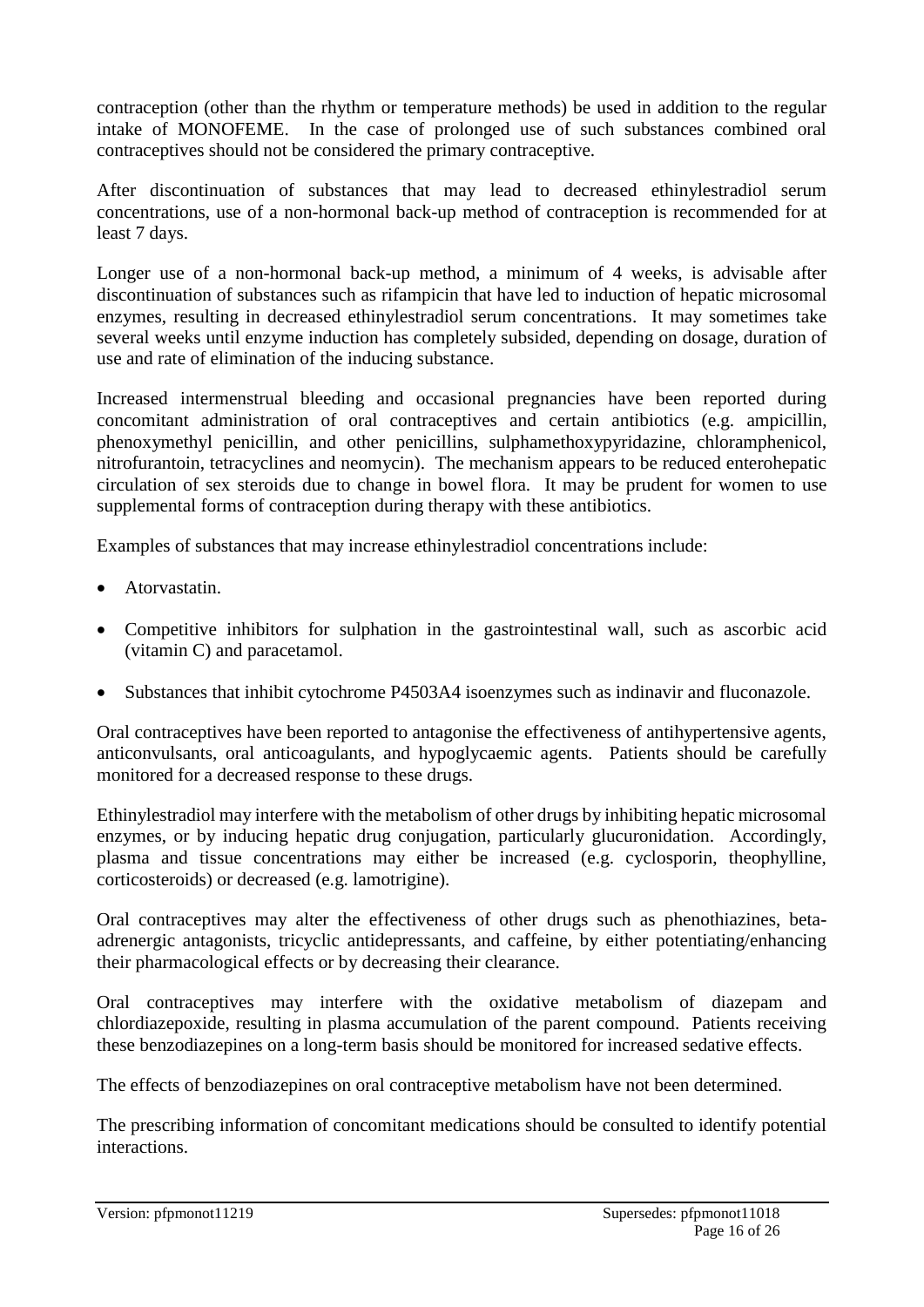# **4.6 Fertility, pregnancy and lactation**

### **Effects on Fertility**

No data available.

### **Use in Pregnancy (During or Immediately Preceding Pregnancy)**

### **Category B3**

Pregnancy must be excluded before starting MONOFEME. If pregnancy occurs during use of MONOFEME, the preparation must be withdrawn immediately.

Oral contraceptives have not been shown to have any deleterious effects on the fetus or to increase the incidence of miscarriage in women who discontinue their use prior to conception. However, in women who discontinue oral contraceptives with the intent of becoming pregnant, a nonhormonal method of contraception is recommended for three months before attempting to conceive.

Animal studies have shown that high doses of progestogens can cause masculinisation of the female fetus. The results of these experiments in animals do not seem to be relevant to humans because of the low doses used in oral contraceptives.

Studies do not suggest a teratogenic effect when oral contraceptives are taken inadvertently during early pregnancy.

Female sex hormones have been used during pregnancy in an attempt to treat threatened or habitual abortion. There is considerable evidence that estrogens are ineffective for these indications, and there is no evidence from well-controlled studies that progestogens are effective for these uses.

The administration of progestogen-only or estrogen-progestogen combinations to induce withdrawal bleeding should not be used as a test for pregnancy.

Ectopic as well as intrauterine pregnancy may occur in contraceptive failures.

The increased risk of VTE during the postpartum period (recent delivery or second trimester abortion) should be considered when re-starting MONOFEME.

### **Use in Lactation**

Estrogen-containing oral contraceptives given in the postpartum period may interfere with lactation. There may be a decrease in the quantity and a change in the composition of the breast milk. Furthermore, small amounts of contraceptive steroids and/or metabolites have been identified in the milk of mothers receiving them. A few adverse effects have been reported, including jaundice and breast enlargement. The use of estrogen-containing oral contraceptives should be deferred until the infant has been completely weaned.

# **4.7 Effect on ability to drive and use machines**

The effects of this medicine on a person's ability to drive and use machines were not assessed as part of its registration.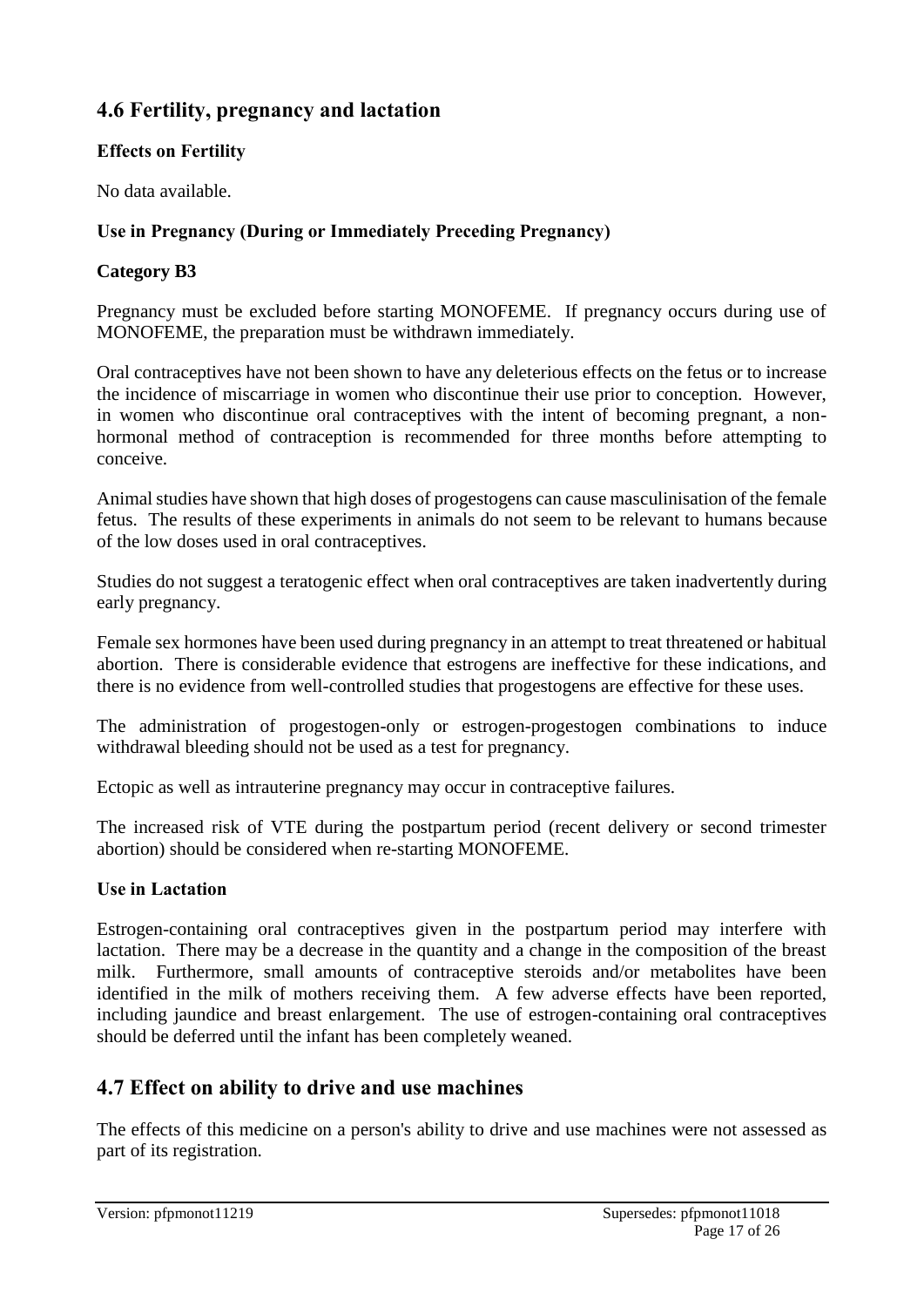# **4.8 Adverse effects (undesirable effects)**

For the most serious adverse reactions associated with the use of oral contraceptives see Section 4.3 - Contraindications and Section 4.4 - Special Warnings and Precautions for Use.

Adverse reactions are listed in the Table per CIOMS frequency categories:

| Very common: | $\geq 10\%$      |
|--------------|------------------|
| Common:      | $≥1\%$ and <10\% |
| Uncommon:    | ≥0.1% and <1%    |
| Rare:        | ≥0.01% and <0.1% |
| Very rare:   | $<0.01\%$ .      |

Use of combined oral contraceptives has been associated with an increased risk of the following:

Arterial and venous thrombotic and thromboembolic events, including myocardial infarction, stroke, transient ischaemic attack, venous thrombosis and pulmonary embolism; Cervical intraepithelial neoplasia and cervical cancer; Breast cancer diagnosis; Benign hepatic tumours (e.g. focal nodular hyperplasia, hepatic adenomas).

The following adverse reactions have been reported and are believed to be drug-related:

*System Organ Class Adverse Reaction*

*Infections and Infestations* Common Vaginitis, including candidiasis *Neoplasms benign, malignant, and unspecified* Very Rare Hepatic adenomas; hepatocellular carcinomas *Immune System Disorders* Rare Very Rare Anaphylactic/anaphylactoid reactions, including very rare cases of urticaria, angioedema and severe reactions with respiratory and circulatory symptoms Exacerbation of systemic lupus erythematosus *Metabolism and Nutrition Disorders* Uncommon Changes in appetite (increase or decrease)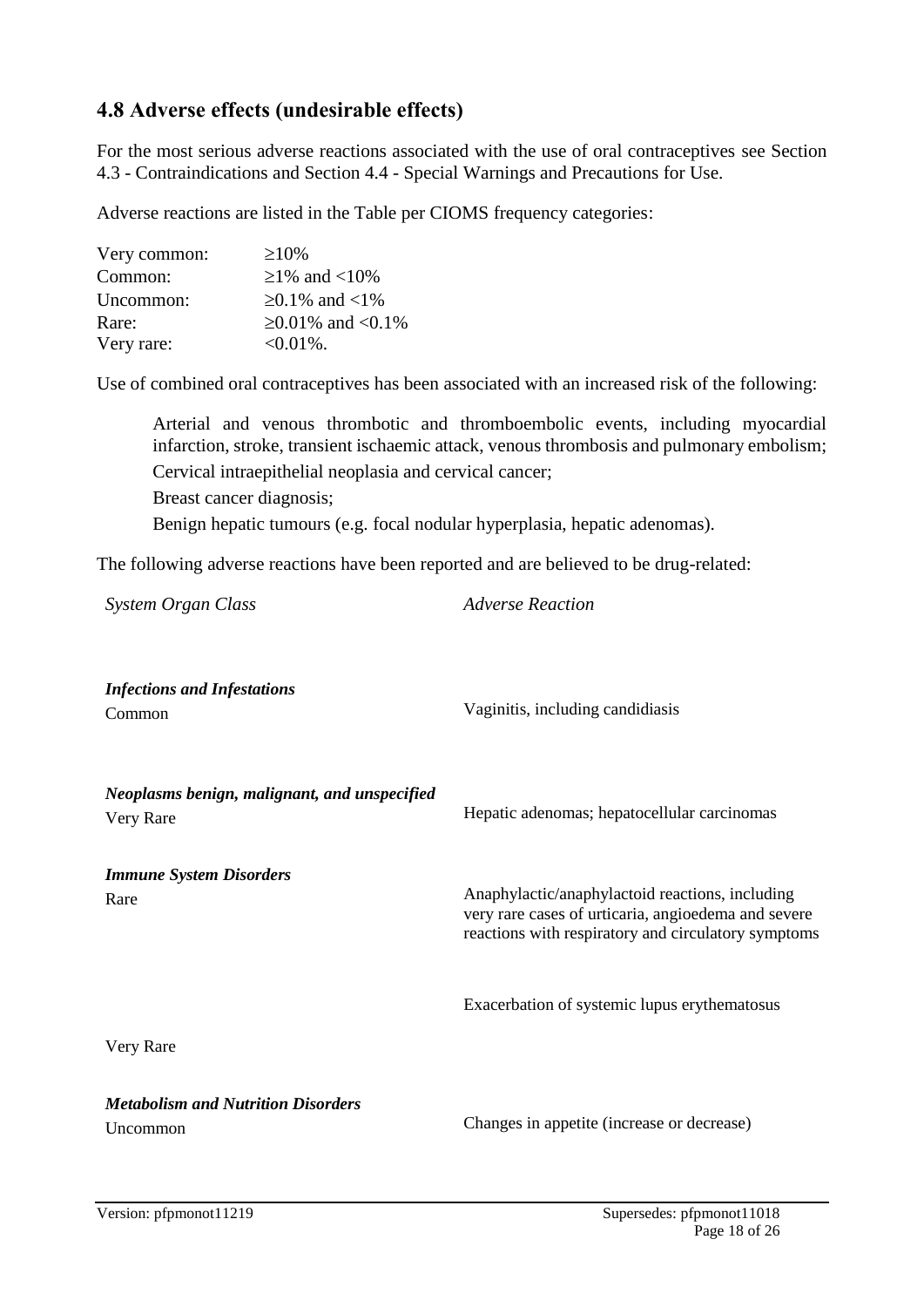| System Organ Class                             | <b>Adverse Reaction</b>                                  |
|------------------------------------------------|----------------------------------------------------------|
|                                                |                                                          |
| Rare                                           | Glucose intolerance                                      |
| Very Rare                                      | Exacerbation of porphyria                                |
| <b>Psychiatric Disorders</b><br>Common         | Mood changes, including depression; changes in<br>libido |
| <b>Nervous System Disorders</b><br>Very Common | Headache, including migraines                            |
| Common                                         | Nervousness; dizziness                                   |
| Very Rare                                      | Exacerbation of chorea                                   |
| <b>Eye Disorders</b><br>Rare                   | Intolerance to contact lenses                            |
| Very Rare                                      | Optic neuritis*; retinal vascular thrombosis             |
| <b>Vascular Disorders</b><br>Very Rare         | Aggravation of varicose veins                            |
| <b>Gastrointestinal Disorders</b><br>Common    | Nausea; vomiting; abdominal pain                         |
| Uncommon                                       | Abdominal cramps; bloating                               |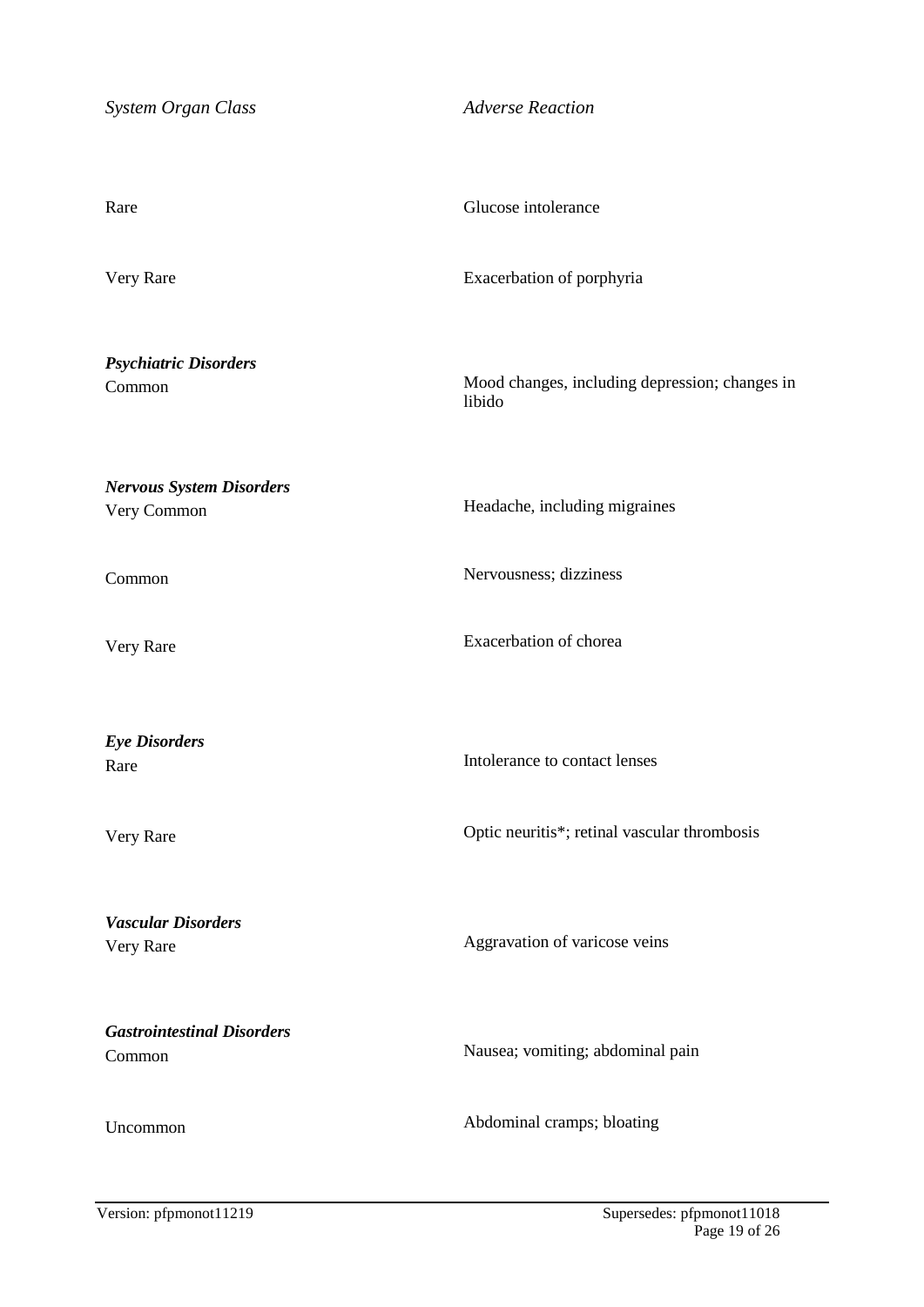| System Organ Class                     | <b>Adverse Reaction</b>                                              |
|----------------------------------------|----------------------------------------------------------------------|
| Very Rare                              | Pancreatitis; ischaemic colitis                                      |
| Unknown                                | Inflammatory bowel disease (Crohn's disease,<br>ulcerative colitis)  |
| <b>Hepatobiliary Disorders</b><br>Rare | Cholestatic jaundice                                                 |
| Very Rare                              | Gallbladder disease, including gallstones**                          |
| Unknown                                | Hepatocellular injury (e.g. hepatitis, hepatic<br>function abnormal) |

| <b>Skin and Subcutaneous Tissue Disorders</b>   |                                                                                |
|-------------------------------------------------|--------------------------------------------------------------------------------|
| Common                                          | Acne                                                                           |
| Uncommon                                        | Rash (allergic); chloasma (melasma), which may<br>persist; hirsutism; alopecia |
| Rare                                            | Erythema nodosum                                                               |
| Very Rare                                       | Erythema multiforme                                                            |
| <b>Renal and Urinary Disorders</b><br>Very Rare | Haemolytic uraemic syndrome                                                    |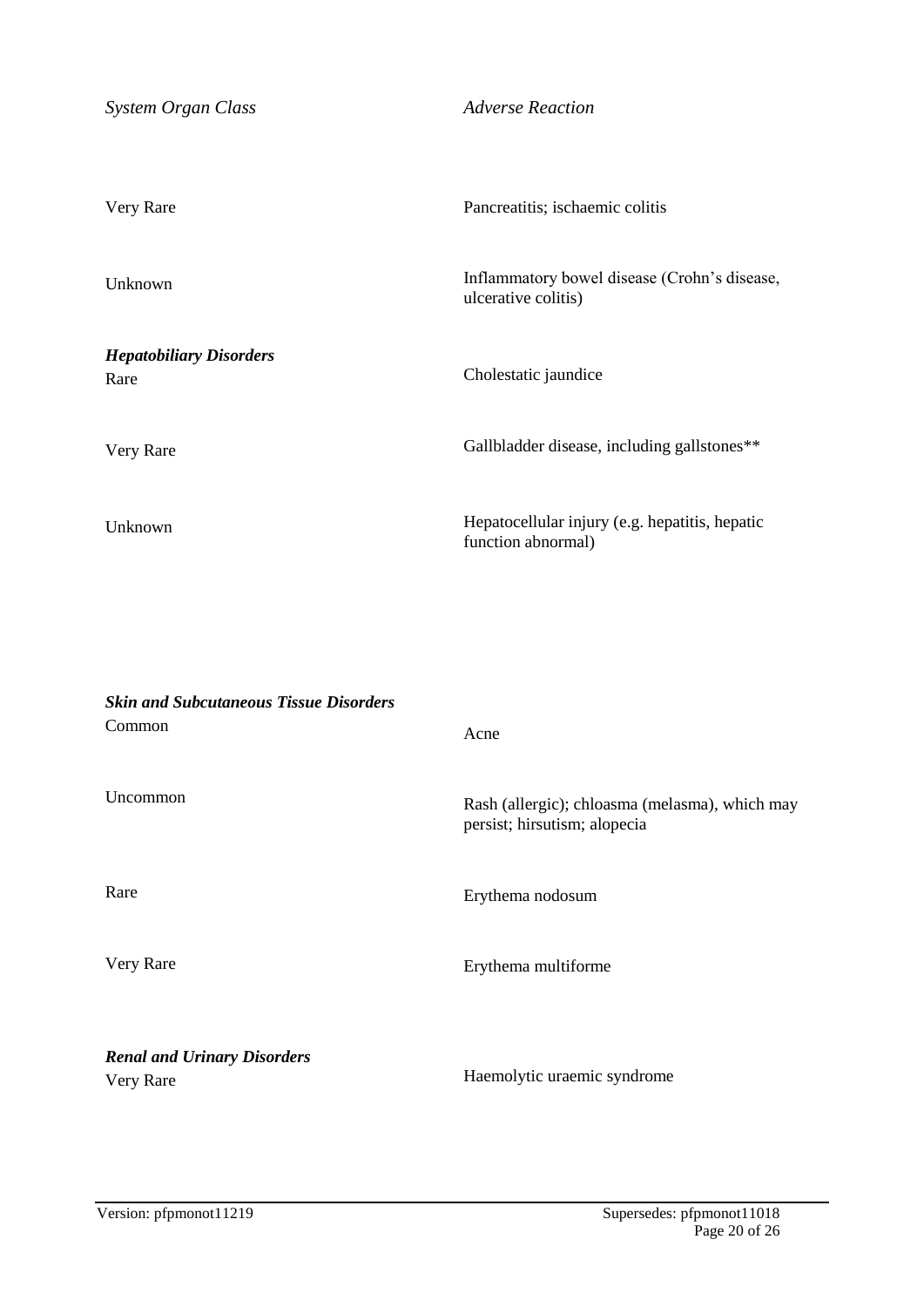| System Organ Class              |                                                                                                                                                                                                                 | <b>Adverse Reaction</b>                                                                                                                                 |
|---------------------------------|-----------------------------------------------------------------------------------------------------------------------------------------------------------------------------------------------------------------|---------------------------------------------------------------------------------------------------------------------------------------------------------|
| Very Common                     | <b>Reproductive System and Breast Disorders</b>                                                                                                                                                                 | Metrorrhagia (Breakthrough bleeding/spotting)                                                                                                           |
| Common                          |                                                                                                                                                                                                                 | Breast pain, tenderness, enlargement, secretion;<br>dysmenorrhoea; change in menstrual flow; change<br>in cervical ectropion and secretion; amenorrhoea |
| <b>Common</b>                   | <b>General Disorders and Administration Site Conditions</b>                                                                                                                                                     | Fluid retention/oedema                                                                                                                                  |
| <b>Investigations</b><br>Common |                                                                                                                                                                                                                 | Changes in weight (increase or decrease)                                                                                                                |
| Uncommon                        |                                                                                                                                                                                                                 | Increase in blood pressure; changes in serum lipid<br>levels, including hypertriglyceridaemia                                                           |
| Rare                            |                                                                                                                                                                                                                 | Decrease in serum folate levels.***                                                                                                                     |
| $\ast$                          | Optic neuritis may lead to partial or complete loss of vision;                                                                                                                                                  |                                                                                                                                                         |
| **                              | Combined oral contraceptives may worsen existing gallbladder disease and may accelerate the<br>development of this disease in previously asymptomatic women;                                                    |                                                                                                                                                         |
| ***                             | Serum folate levels may be depressed by combined oral contraceptive therapy. This may be of<br>clinical significance if the woman becomes pregnant shortly after discontinuing combined oral<br>contraceptives. |                                                                                                                                                         |

The following adverse reactions have been reported in users of oral contraceptives, but the association has been neither confirmed nor refuted:

Change in corneal curvature (steepening), Premenstrual-like syndrome, Cataracts, Haemorrhagic eruption, Cystitis-like syndrome, Megaloblastic Anaemia, Budd-Chiari Syndrome.

#### **Reporting Suspected Adverse Effects**

Reporting suspected adverse reactions after registration of the medicinal product is important. It allows continued monitoring of the benefit-risk balance of the medicinal product. Healthcare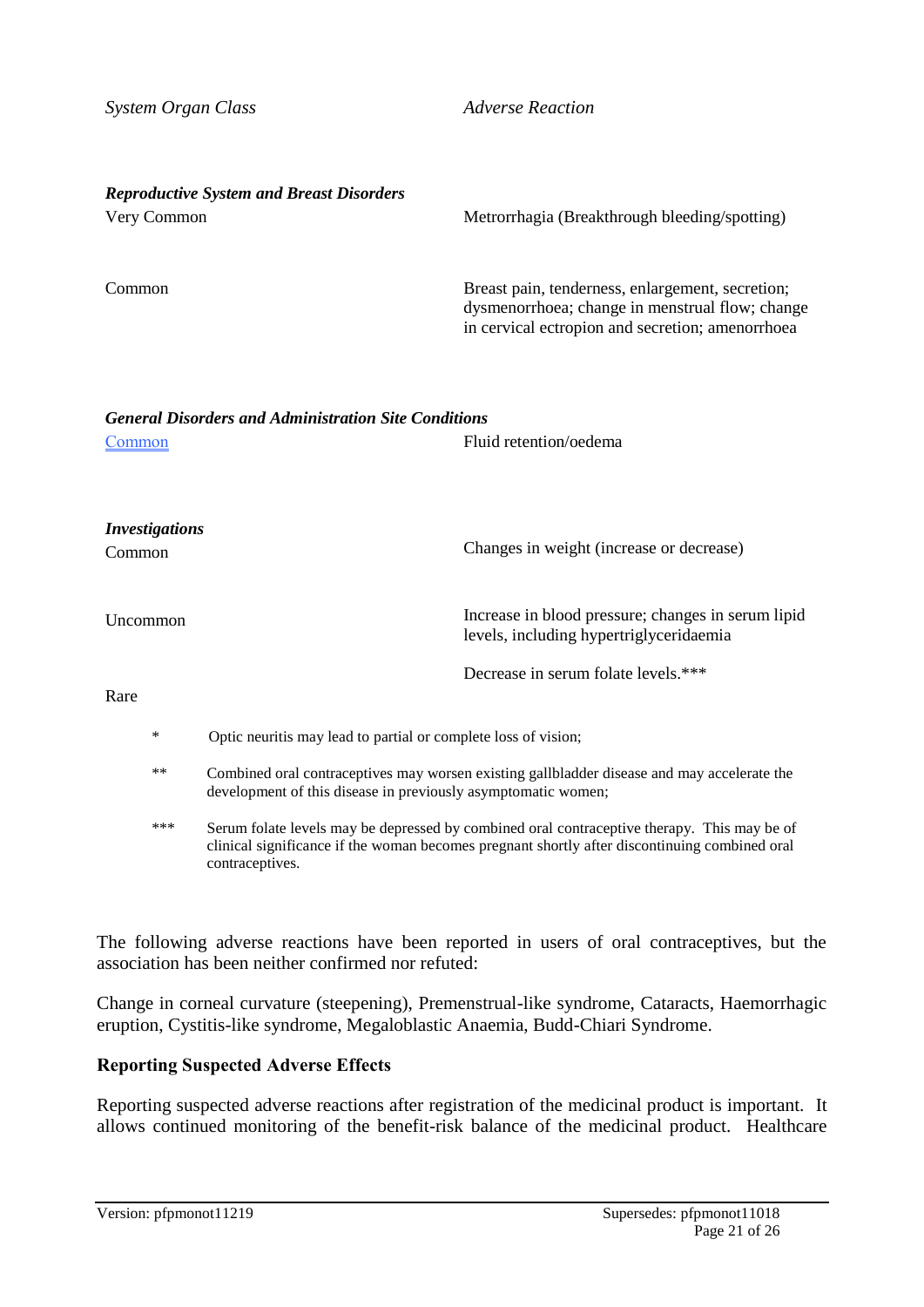professionals are asked to report any suspected adverse reactions at [www.tga.gov.au/reporting](http://www.tga.gov.au/reporting-problems)[problems.](http://www.tga.gov.au/reporting-problems)

# **4.9 Overdose**

### **Signs and Symptoms**

Symptoms of oral contraceptive overdose in adults and children may include nausea, vomiting, breast tenderness, dizziness, abdominal pain, drowsiness/fatigue; withdrawal bleeding may occur in females.

### **Recommended Treatment**

There is no specific antidote and further treatment of overdose, if necessary, is directed to the symptoms.

For information on the management of overdose, contact the Poisons Information Centre on 13 11 26 (Australia).

# **5. PHARMACOLOGICAL PROPERTIES**

# **5.1 Pharmacodynamic properties**

### **Mechanism of Action**

The hormonal components of MONOFEME inhibit ovulation by suppressing gonadotropin release. Secondary mechanisms, which may contribute to the effectiveness of MONOFEME as a contraceptive, include changes in the cervical mucus (which increase the difficulty of sperm penetration) and changes in the endometrium (which reduce the likelihood of implantation).

### **Clinical Trials**

No data available.

# **5.2 Pharmacokinetic properties**

#### **Absorption**

Ethinylestradiol and levonorgestrel are rapidly and almost completely absorbed from the gastrointestinal tract.

#### **Distribution**

Levonorgestrel is extensively plasma protein bound both to sex hormone binding globulin (SHBG) and albumin. Ethinylestradiol, however, is bound in plasma only to albumin and enhances the binding capacity of SHBG. Following oral administration, peak plasma levels of each drug occur within 1 to 4 hours.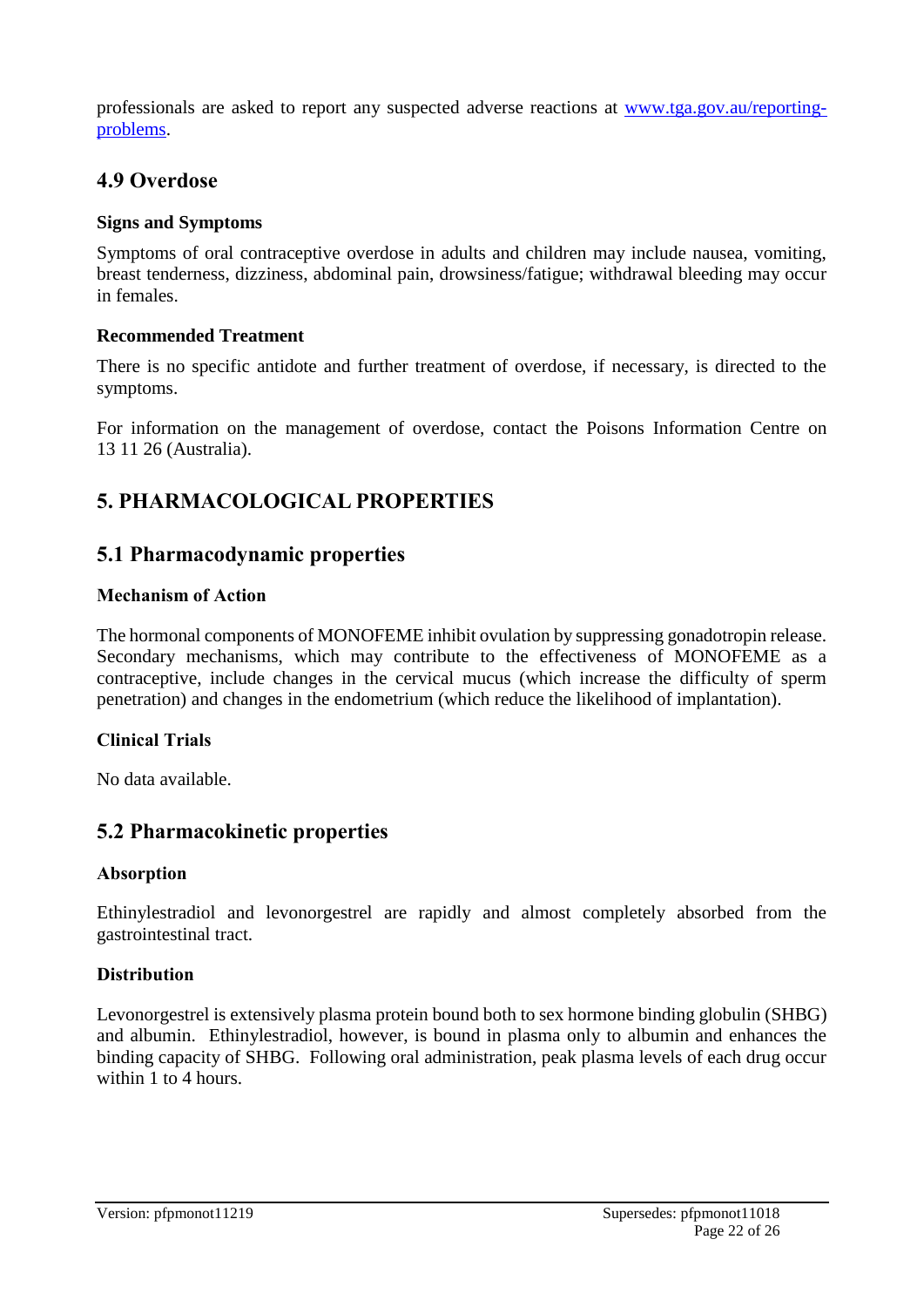### **Metabolism**

Ethinylestradiol is subject to considerable first-pass metabolism with a mean bioavailability of 40- 45%. Levonorgestrel does not undergo first-pass metabolism and is therefore completely bioavailable.

#### **Excretion**

The elimination half-life for ethinylestradiol is approximately 25 hours. It is primarily metabolised by aromatic hydroxylation but a wide variety of hydroxylated and methylated metabolites are formed, and these are present both free and as conjugates with glucuronide and sulphate. Conjugated ethinylestradiol is excreted in bile and subject to enterohepatic recirculation. About 40% of the drug is excreted in the urine and 60% is eliminated in the faeces.

The elimination half-life for levonorgestrel is approximately 24 hours. The drug is primarily metabolised by reduction of the A ring followed by glucuronidation. About 60% of levonorgestrel is excreted in the urine and 40% is eliminated in the faeces.

# **5.3 Preclinical safety data**

### **Genotoxicity**

No data available.

#### **Carcinogenicity**

No data available.

# **6. PHARMACEUTICAL PARTICULARS**

# **6.1 List of excipients**

Calcium carbonate Glycol montanate (red tablet only) Macrogol 6000 Magnesium stearate Sucrose Maize starch Povidone White beeswax (white tablet only) Carnauba wax (white tablet only) Purified talc Lactose monohydrate Erythrosine (red tablets only) Brilliant scarlet 4R (red tablets only)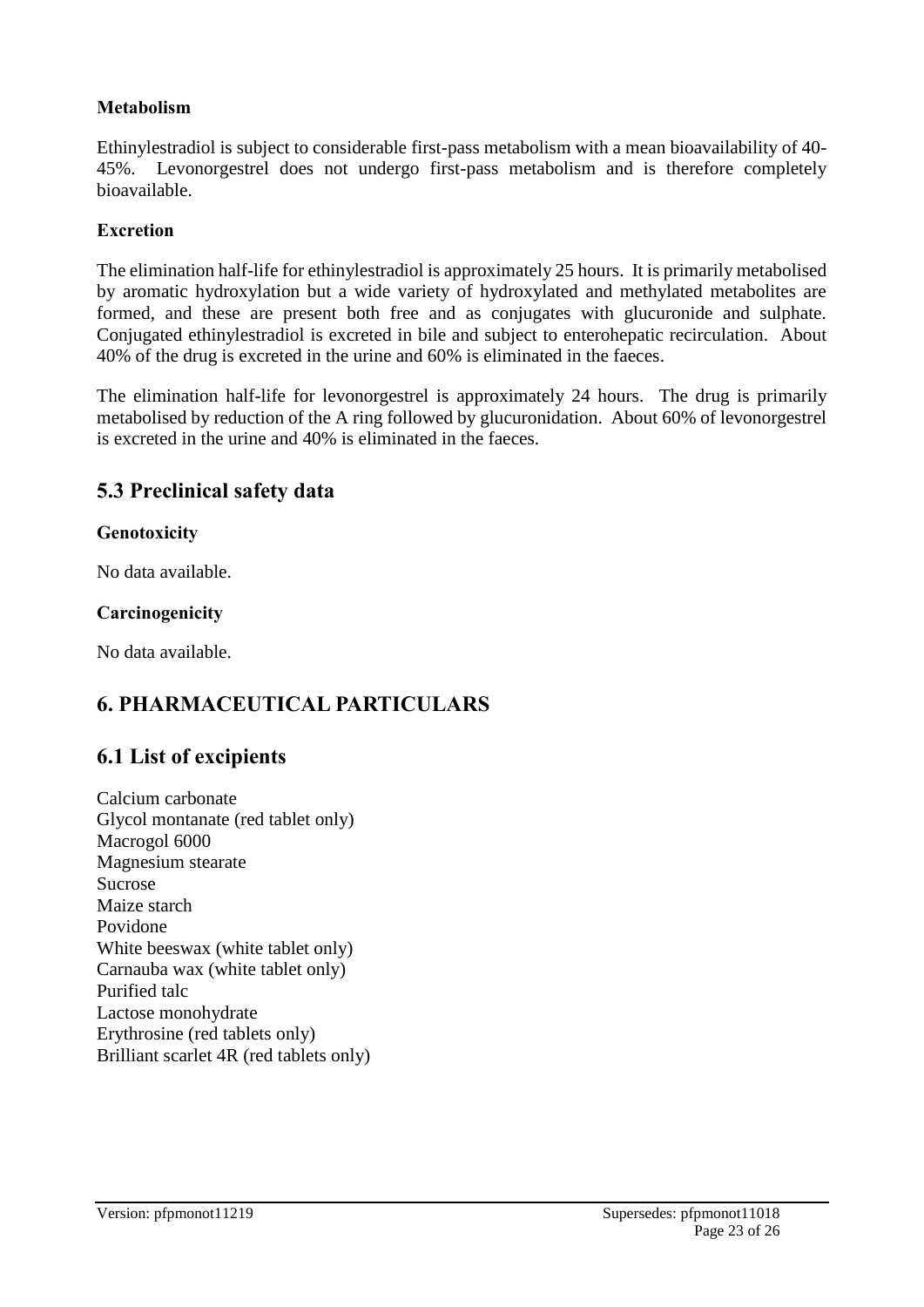# **6.2 Incompatibilities**

Incompatibilities were either not assessed or not identified as part of the registration of this medicine.

# **6.3 Shelf life**

In Australia, information on the shelf life can be found on the public summary of the Australian Register of Therapeutic Goods (ARTG). The expiry date can be found on the packaging.

# **6.4 Special precautions for storage**

Store below 25ºC.

# **6.5 Nature and contents of container**

MONOFEME tablets are presented in PVC/aluminium blister. The blistered product is placed in an aluminium pouch with a silica gel desiccant.

One month pack containing 1 blister#; four-month pack containing 4 blisters.

# Not currently marketed in Australia.

# **6.6 Special precautions for disposal**

In Australia, any unused medicine or waste material should be disposed of by taking to your local pharmacy.

# **6.7 Physicochemical properties**

### **Chemical structure**

Ethinylestradiol



| Chemical Formula: $C_{20}H_{24}O_2$ |                |
|-------------------------------------|----------------|
| Molecular Weight:                   | 296.41         |
| <b>Melting Point:</b>               | $181 - 185$ °C |

Chemical name:  $19$ -nor- $17\alpha$ -pregna-1,3,5(10)-trien-20-yne-3,17-diol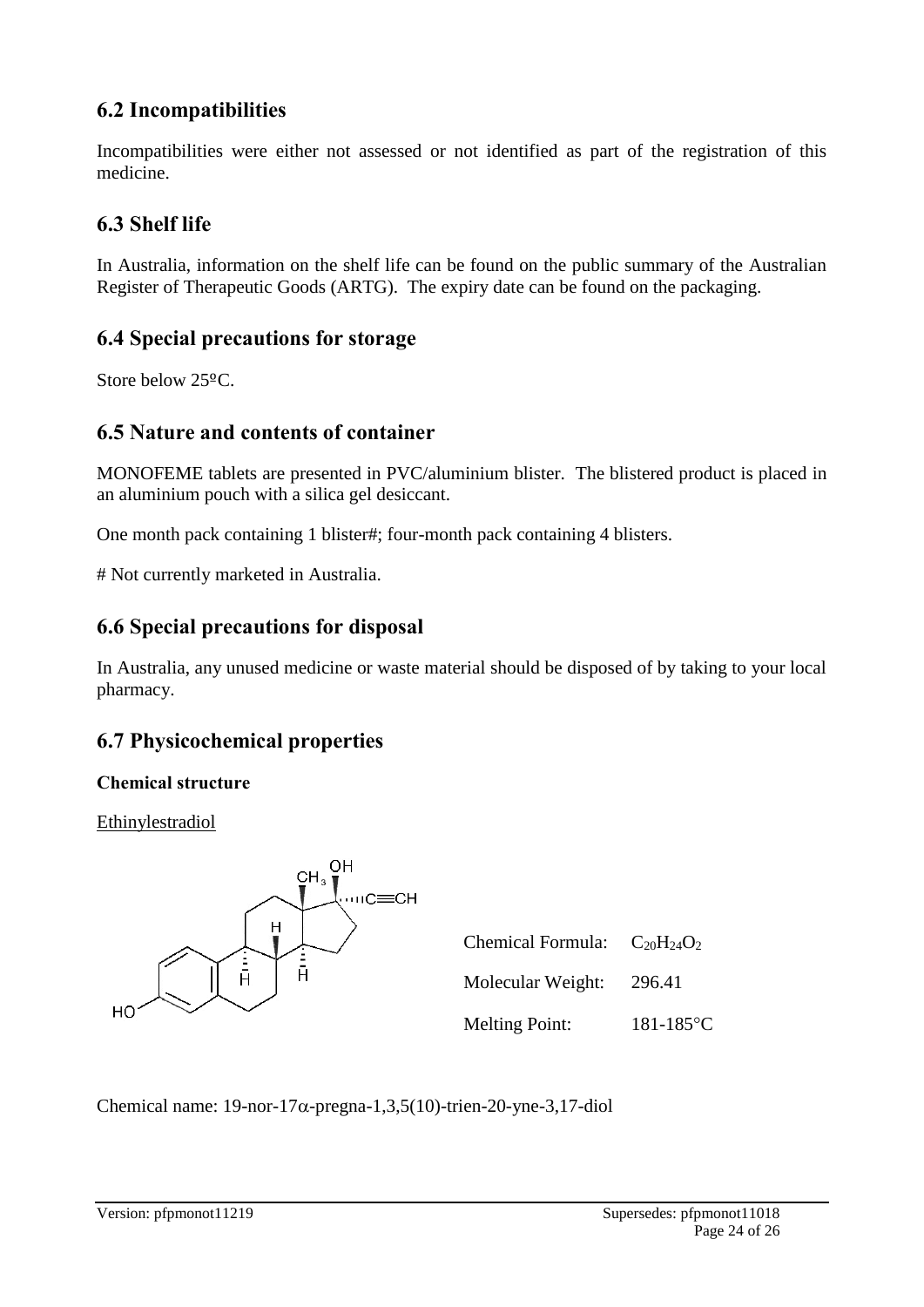Ethinylestradiol is a white to creamy white, odourless, crystalline powder. It is insoluble in water and soluble in alcohol, chloroform, ether, vegetable oils, and aqueous solutions of alkali hydroxides.

#### Levonorgestrel



Chemical name: (-)-13 $\beta$ -Ethyl-17 $\beta$ -hydroxy-18,19-dinor-17 $\alpha$ -pregn-4-en-20-yn-3-one

Levonorgestrel is a white crystalline powder that is very slightly soluble in water, slightly soluble in alcohol and acetone, and soluble in chloroform.

### **CAS number**

Ethinylestradiol: 57-63-6

Levonorgestrel: 797-63-7

# **7. MEDICINE SCHEDULE (POISONS STANDARD)**

S4 - Prescription Only Medicine.

# **8. SPONSOR**

Pfizer Australia Pty Ltd

Level 17, 151 Clarence Street Sydney NSW 2000 Toll Free Number: 1800 675 229 www.pfizer.com.au

# **9. DATE OF FIRST APPROVAL**

24 July 2008.

# **10. DATE OF REVISION**

6 December 2019